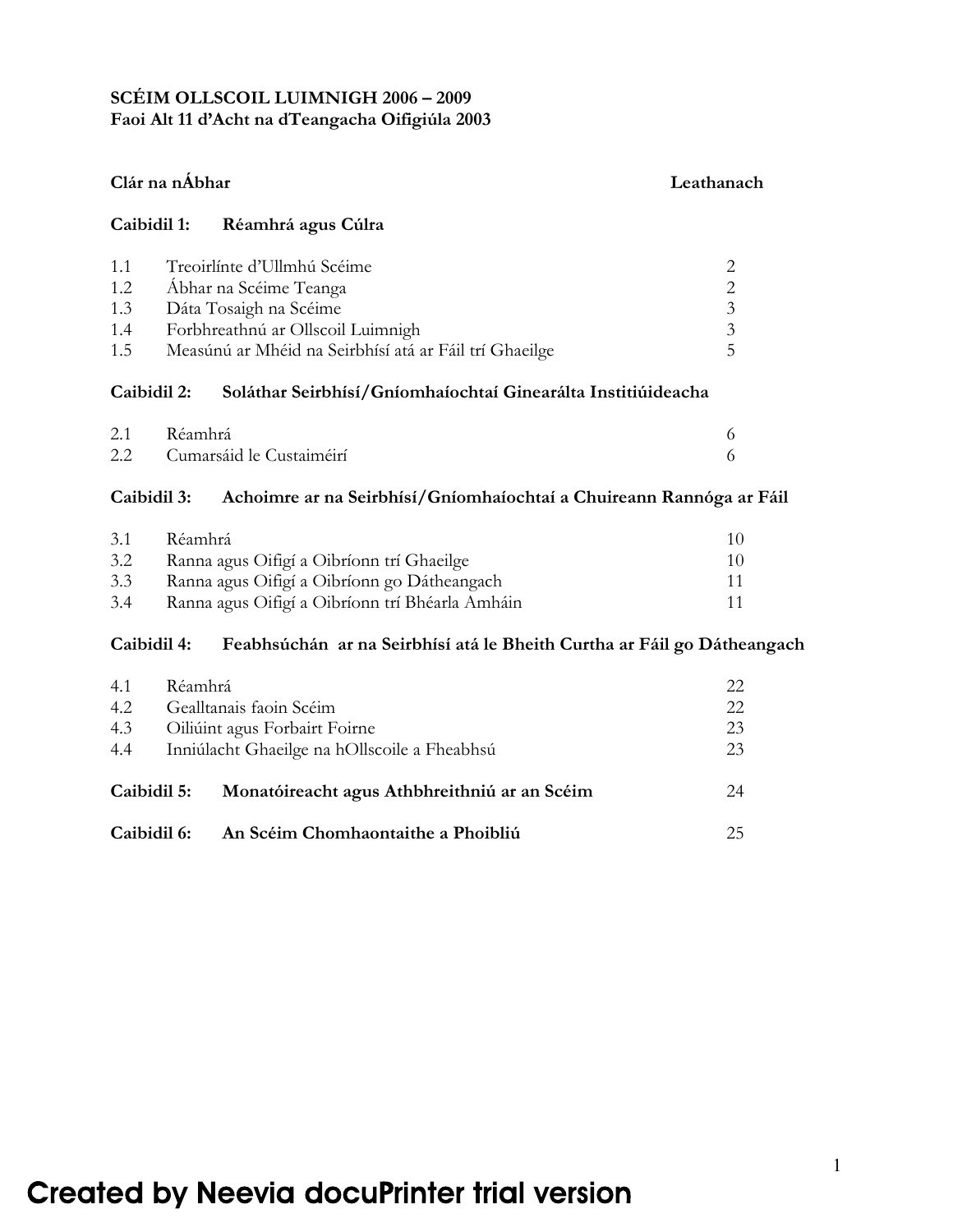# **Caibidil 1:**

# **RÉAMHRÁ AGUS CÚLRA**

Ullmhaíodh an Scéim seo faoi *Alt 11* d'Acht na dTeangacha Oifigiúla 2003 ag Ollscoil Luimnigh. Forálann *Alt 11* d'ullmhú Scéim reachtúil ag comhlachtaí poiblí a shonraíonn seirbhísí a chuirfidh siad ar fáil

- trí mheán na Gaeilge
- trí mheán an Bhéarla, agus
- trí mheán na Gaeilge agus an Bhéarla

agus na bearta atá le glacadh le cinntiú go soláthrófar seirbhís ar bith nach bhfuil le fáil trí mheán na Gaeilge laistigh de chreat ama comhaontaithe.

### 1.1 **Treoirlínte d'ullmhú Scéime**

- 1.1.1 Forálann *Alt 12* d'Acht na dTeangacha Oifigiúla 2003 d'ullmhú treoirlínte ag an Aire Gnóthaí Pobail, Tuaithe agus Gaeltachta agus dá n-eisiúint do chomhlachtaí poiblí chun cabhrú le hullmhú Dréachtscéimeanna. Dréachtaíodh an Scéim seo de réir na dtreoirlínte sin.
- 1.1.2 D'fhoilsigh an Ollscoil fógraí, a d'iarr uiríll i dtaca le hullmhú na Dréachtscéime faoi *Alt 11* ó pháirtithe leasmhara ar bith, in The Irish Times 1 Deireadh Fómhair 2005, Foinse 2 Deireadh Fómhair 2005, Lá 29 Meán Fómhair 2005, Limerick Leader 1 Deireadh Fómhair 2005, Tipperary Star 1 Deireadh Fómhair 2005, Nenagh Guardian 5 Deireadh Fómhair 2005, Clare People 5 Deireadh Fómhair, agus Clare Champion 28 Meán Fómhair 2005.
- 1.1.3 Tionóladh grúpa ionadaíoch ó chontaetha Luimnigh, an Chláir agus Thiobrad Árann san Ollscoil ar 17 Deireadh Fómhair 2005. Ina theannta sin, rinne an Ollscoil comhchomhairliúchán leis an dámh trí ionadaithe dáimhe agus tá beartaithe comhchomhairliúchán níos leithne a dhéanamh mar chuid de chur i bhfeidhm na Scéime Teanga. Is le suirbhé a rinneadh comhchomhairliúchán leis na mic léinn. Chuaigh na haighneachtaí sin ón bpobal, ón dámh agus ón bhfoireann, ó mhic léinn, agus ó pháirtithe leasmhara eile i gcion ar Scéim Ollscoil Luimnigh.
- 1.1.4 Tá Feidhmeannas Ollscoil Luimnigh buíoch as an am agus an iarracht a chaith gach aon duine a bhfuil baint acu le forbairt Scéim Ollscoil Luimnigh.

### 1.2 **Ábhar na Scéime Teanga**

- 1.2.1 Is é Coiste na Gaeilge an buanchoiste de chuid na hOllscoile a bhfuil an cúram air an Ghaeilge a chur chun cinn san Ollscoil. Bhunaigh Coiste na Gaeilge Meitheal Oibre (An Mheitheal Oibre um Pholasaí Gaeilge) i Lúnasa 2004 agus é mar mhiontreoir shoiléir acu Scéim Teanga Ollscoil Luimnigh a fhorbairt. Is éard atá sa Mheitheal Oibre ionadaithe ó 14 réimse feidhmiúcháin laistigh den Ollscoil agus chinntigh sé sin úinéireacht ar agus tiomantas do chur i bhfeidhm na Scéime comhaontaithe. Ar théarmaí tagartha na Meithle Oibre, tá:
	- comhordú iniúchadh ar úsáid agus inniúlacht na Gaeilge i measc na foirne agus Mac léinn ag OL agus suirbhé ar éileamh ar sheirbhísí Gaeilge ag an ollscoil
	- imscrúdú ar phríomhréimsí riaracháin in OL maidir le soláthar seirbhísí trí mheán na Gaeilge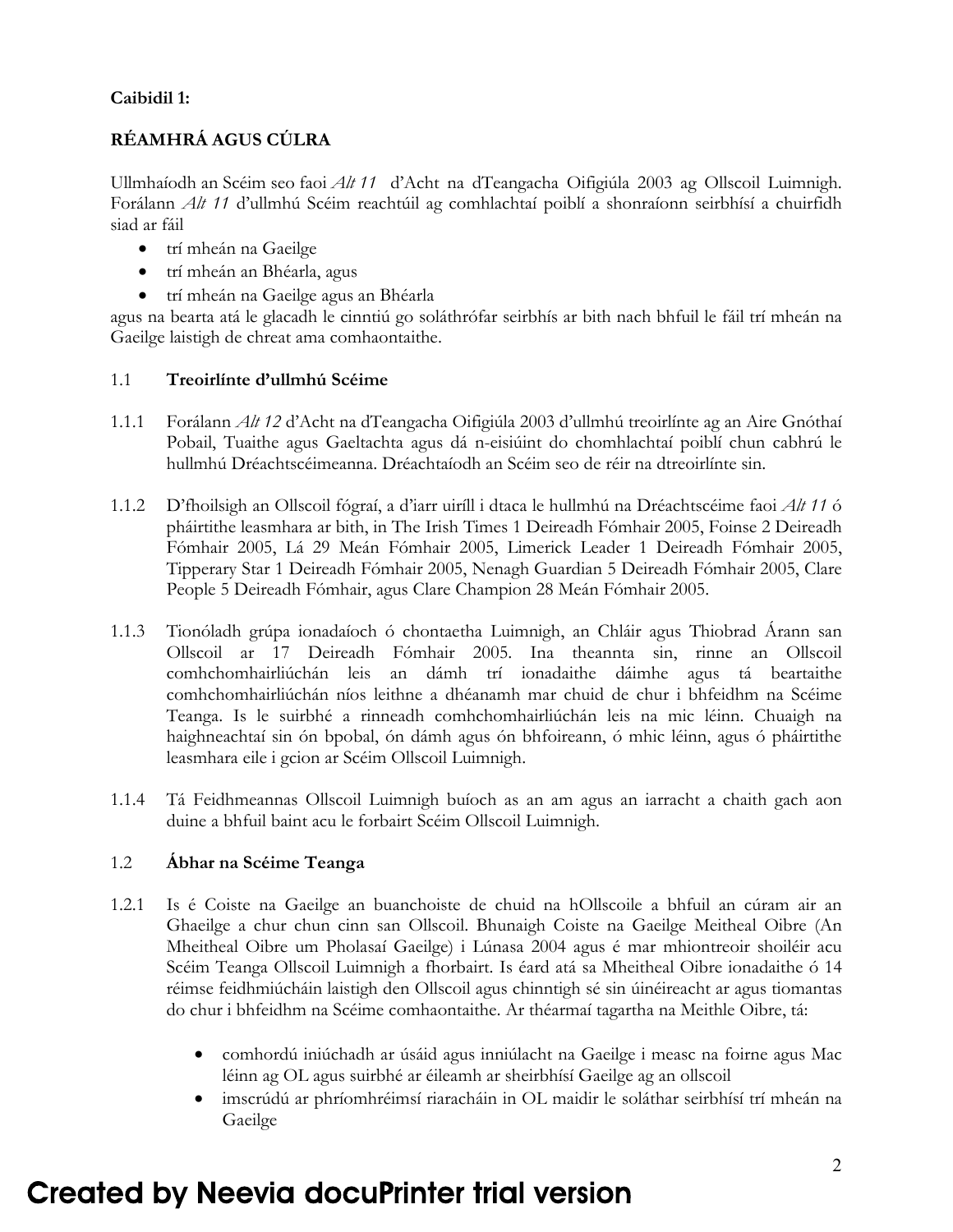- ullmhú Dréachtscéim na hOllscoile don Roinn Gnóthaí Pobail, Tuaithe agus Gaeltachta
- comhordú an chur chuige do chur i bhfeidhm polasaí Gaeilge in OL, de réir chlártráth na Roinne Gnóthaí Pobail, Tuaithe agus Gaeltachta
- monatóireacht ar phróiseas cur i bhfeidhm polasaí Gaeilge ag Ol,agus
- athbhreithniú leanúnach a dhéanamh ar pholasaí agus ar chomhairle a sholáthar maidir le hathruithe, de réir mar is gá
- 1.2.2 Is trí Bhéarla go mór mór atá an soláthar seirbhíse reatha agus is iad cuspóirí Scéim Ollscoil Luimnigh ná:
	- Tógáil ar thiomantas na hOllscoile do chur chun cinn na Gaeilge chomh maith le prionsabail ráthaithe caighdeáin agus feabhsúcháin ina cuid seirbhísí uile
	- Cur le líon na seirbhísí do chustaiméirí agus chliaint a chuirtear ar fáil go dátheangach agus
	- Feabhas a chur ar inniúlacht Ghaeilge na foirne trí oiliúint a sholáthar agus breis tacaíochta d'Aonad na Gaeilge.
- 1.2.3 Beidh comhfhreagracht as monatóireacht agus athbhreithniú na Scéime ar bhainistíocht shinsearach na hOllscoile agus ar Choiste na Gaeilge. Beidh sé mar fhreagracht ar an Rúnaí Riaracháin, i gcomhairle le Coiste na Gaeilge, a chinntiú go bhfuil an Ollscoil in ann riachtanais na spriocanna atá leagtha amach sa Scéim a chomhlíonadh.

 Déanann an Scéim tógáil mar phointe tosaigh ar mhéid na seirbhísí ar atá fáil trí Ghaeilge, faoi láthair. Sainaithnítear réimsí le haghaidh forbartha sa todhchaí i gcroí na Scéime. Cuimsíonn an Scéim freisin tiomantas do mheasúnú ar bhonn leanúnach ar leibhéal an éilimh ar sheirbhísí trí Ghaeilge agus do chinntiú go dtógann an Ollscoil ar a cumas chun freastal ar an éileamh sin ar bhealach pleanáilte agus comhtháite. Leanfaidh an Ollscoil de bheith ag measúnú leibhéal an éilimh ar sheirbhísí i nGaeilge trí mhonatóireacht a dhéanamh ar leibhéal na bhfiosrúchán agus na n-iarratas agus trí thabhairt faoi iniúchtaí ar éileamh, ó am go ham agus úsáid á baint as ceistneoirí agus uirlisí iomchuí eile.

### **1.3 Dáta Tosaigh na Scéime**

1.3.1 Tá an Scéim seo deimhnithe ag an Aire Gnóthaí Pobail, Tuaithe agus Gaeltachta. Cuirfear tús leis an Scéim le héifeacht ón 1 Meitheamh 2006 agus beidh sí i bhfeidhm ar feadh tréimhse 3 bliana ón dáta sin, nó go dtí go mbeidh scéim nua deimhnithe ag an Aire de réir *Alt 15* den Acht, pé acu is túisce.

#### **1.4 Forbhreathnú ar Ollscoil Luimnigh**

#### **1.4.1 Misean agus Fís**

Is neamspleách an ollscoil í Ollscoil Luimnigh a fheiceann an domhan trí shúile idirnáisiúnta. Is é an bunchuspóir aici ná príomháit a thabhairt don fhoghlaim agus don eolas trí mhúinteoireacht, taighde, agus scoláireacht in áit a gcothaíonn an nuálacht agus a chumhdaíonn na prionsabail faoin bhfiosrúchán agus bhfocal gan iallach. Bíonn an cur i bhfeidhm den bhunchuspóir seo á shíorriochtú ag an gcreideamh in ábharthacht. Agus, mar a chuireann cláir nua i láthair, tugtar tús áite do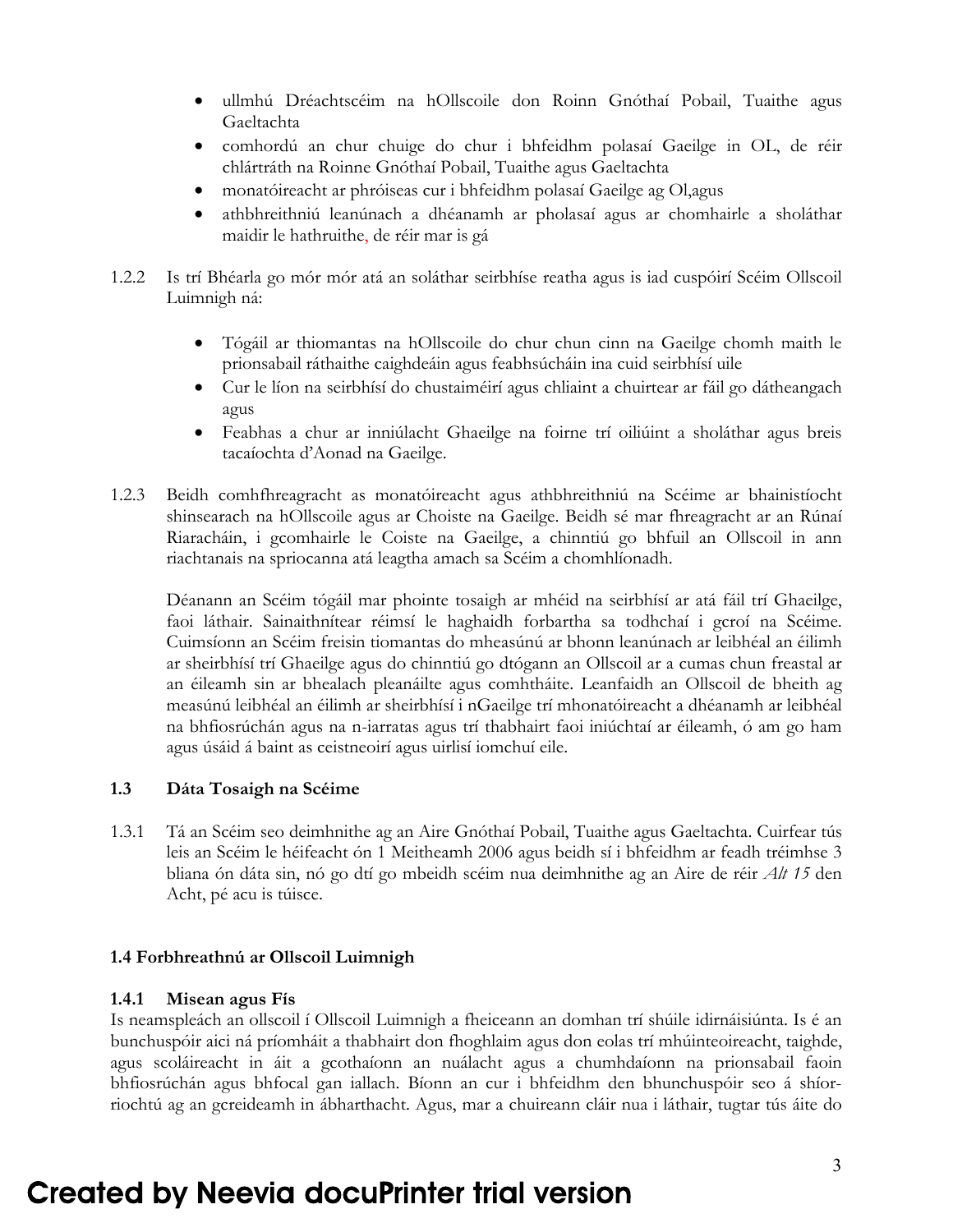na hábhair a chabhraíonn go sainiúil forbairt eacnamaíoch agus shóisíalta na hÉireann. Is é a chuireann Ollscoil Luimnigh roimhe, a ráiteas cuspóire a chur i gcrích in Ionad:

- A thairiscíonn mic léinn, foireann, agus comhpháirtithe timpeallacht oibre agus acadúil a spreagann fíorfhás intleachtúil agus forbairt phearsanta agus a bhfuil prionsabail an chothraim agus an ionracais aici
- A thugann clú di as a scoth agus a hionracas ó thaobh múinteoireachta, foghlama, taighde, agus scoláireachta i réimse leathan de dhisciplíní acadúla
- Atá inchomórtais leis na hinstitiúid acadúla is fearr ar domhan i sainréimsí taighde ar leith
- A bhfuil céimithe atá fíorchumasach ina réims(e/í) staidéar acadúil agus atá ina saoránaigh chruthaitheacha, uilefhoghlamtha, eiticiúla
- Atá ar thús cadhnaíochta lena gcuid iarrachtaí chun sroicheadh don ardoideachas a chur ar fáil do na grúpaí atá faoi mhíbhuntáiste agus gan mórán daoine ag troid ar a son
- Atá ina dhuine lárnach ag obair ar leas eacnamaíoch, sóisíalta, agus cultúrtha Luimnigh, Cheantar na Sionainne, agus Éireann
- Atá ag síorfhanacht ina hinstitiúid oirirc i gcomórtas le hollscoileanna eile trí bhéim ar fhoghlaim eispéireasach, mar atá sé ina shampla eiseamlárach in oideachas comhoibritheach agus trí dhlúthcheangal comhchabhrach le tionsal ó thaobh múinteoireachta agus taighde araon
- Atá tiomanta le polasaí a bhfuil síorfheabhas ar a n-imeachtaí uile mar aidhm aici agus a sholáthraíonn áiseanna fisiciúla thar an gcoitinne le go mbíonn an fhaill ar fáil páirt a ghlacadh in imeachtaí acadúla, cultúrtha, agus spórtaíochta.
- Tabhair faoi deara go bhfuil an fhaisnéis thuas faoi athbhreithniú, faoi láthair faoi phroiséas Pleanála Straitéiseach OL, agus nach mbeidh na heagráin nuashonraithe ar fáil go dtí go naighnítear Scéime Teanga OL.
- 1.4.2 Campas Fisiceach: Tá Campas na hOllscoile, a bhfuil 324 acra ann agus abhainn mhaorga na Sionainne aige ina lár, suite 5 km ó Chathair Luimnigh agus 20 km ó Aerfort Idirnáisiúnta na Sionna. Díreach lena hais, tá an Pháirc Náisiúnta Teicneolaíochta (650 acra), céad pháirc eolaíochta/teicneolaíochta na hÉireann, a bhfuil 80 eagraíocht lonnaithe inti agus beagnach 4.000 duine fostaithe acu. Tarlaíonn dlúth-idirghníomhaíocht idir an Pháirc Náisiúnta Teicneolaíochta agus OL.
- 1.4.3 Foireann & Seirbhísí na hOllscoile: Fostaíonn an Ollscoil thart ar 452 d'fhoireann acadúil agus 562 d'fhoireann lár-riaracháin agus tacaíochta do mhic léinn. Is é príomhobair na hOllscoile ná oideachas a sholáthar agus taighde a dhéanamh trí na ranna acadúla, na hIonaid Taighde, Oifigí Riaracháin agus Seirbhísí Tacaíochta.
- 1.4.4 Custaiméirí agus Cliaint: I gcomhthéacs Acht na dTeangacha Oifigiúla 2003, sonraíodh na custaiméirí agus na cliaint mar seo a leanas ag an Meitheal Oibre ar pholasaí Gaeilge: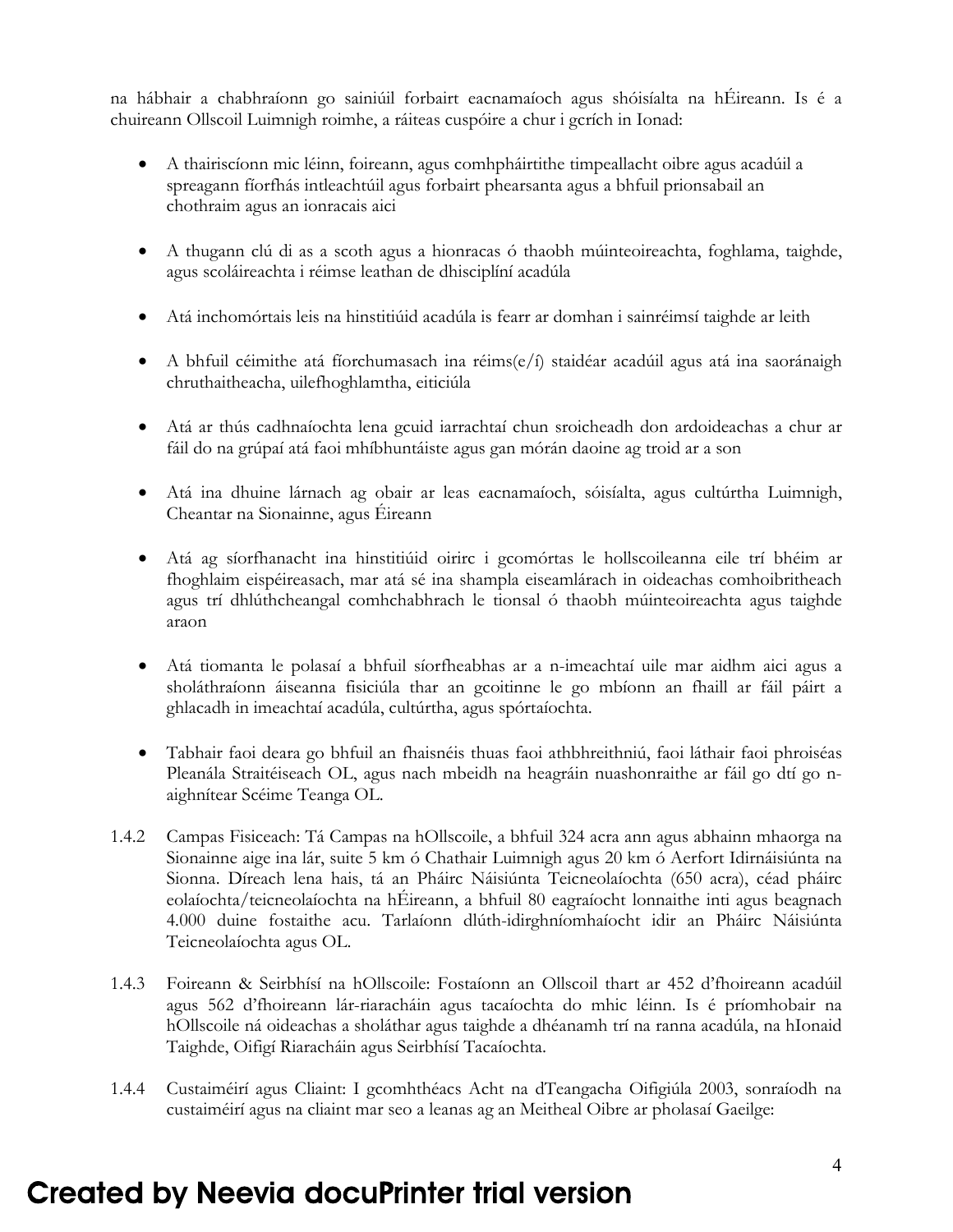**Custaiméirí Inmheánacha**: mic léinn reatha, lucht dáimhe agus foirne, baill den Údarás Bainistíochta agus comhlachtaí gaolmhara (e.g. Seirbhísí Beatha Campais)

**Custaiméirí Seachtracha**: mic léinn agus fostaithe atá le teacht, an pobal i gcoitinne, fostóirí comhoibritheacha agus láithrithe, conraitheoirí agus sainchomhairleoirí, scoileanna, comhpháirtithe taighde, agus comhlachtaí stáit, leathstáit agus príobháideacha.

#### **1.5 Measúnú ar mhéid na seirbhísí atá ar fáil trí Ghaeilge**

- 1.5.1 Oibríonn Ollscoil Luimnigh go príomha trí mheán an Bhéarla. Mar sin féin, airíonn an Ollscoil a cuid dualgas i leith na Gaeilge. Tá siad sin leagtha amach san Acht na nOllscoileanna 1997 a luann go gcaithfidh cuspóirí Ollscoile iad seo a leanas a chuimsiú: 'cur chun cinn teangacha oifigiúla an Stáit, agus aird speisialta a thabhairt ar chaomhnú, chur chun cinn agus úsáid na Gaeilge agus ar chaomhnú, agus chur chun cinn chultúir dhifriúla na hÉireann'. Luann an tAcht freisin 'agus é ag comhlíonadh a chuid feidhmeanna, go gcaithfidh údarás bainistíochta, nó coiste de réir mar is iomchuí, aird a thabhairt ar chur chun cinn agus úsáid na Gaeilge mar theanga cumarsáide ginearálta agus saothrú na Gaeilge agus a cuid traidisiún gaolmhar liteartha agus cultúrtha a chur chun cinn'. Lena chois sin, luann Acht Ollscoil Luimnigh (díscaoileadh Choláiste Thuamhumhan), 1991 'go gcaithfidh an Ollscoil i dtaca le comhlíonadh a cuid feidhmeanna aird chuí a thabhairt ar chaomhnú, chur chun cinn agus úsáid na Gaeilge, ar chaomhnú agus ar fhorbairt an chultúir náisiúnta agus in oiliúint mhúinteoirí go gcaithfidh sí aird chuí a thabhairt do theagasc na Gaeilge'. Cheana féin cuireann an Ollscoil roinnt seirbhísí ar fáil trí Ghaeilge nó go dátheangach. Cé go bhfuil deathoil i leith na Gaeilge agus tiomantas praiticiúil di in Ollscoil Luimnigh, oibríonn an Ollscoil go príomha trí mheán an Bhéarla.
- 1.5.2 Rinneadh iniúchadh cuimsitheach teanga ar fhoireann OL i mí an Mheithimh 2005 chun leibhéil inniúlachta na foirne sna ranna agus rannóga éagsúla a fháil amach, agus chun leibhéal, caighdeán agus éileamh reatha ar sheirbhísí atá ar fáil i nGaeilge a fháil amach. Rinneadh suirbhé ar bhaill Choiste Bhainistíochta OL freisin maidir leis na seirbhísí atá ann agus an éileamh ar sheirbhísí, chomh maith le cleachtas reatha i dtaca le foilsiú doiciméad go dátheangach. Tugadh 258 freagra ar an iniúchadh foirne. De na freagraí sin, mhothaigh an chuid is mó, 23%, muiníneach go ligfeadh a gcaighdeán Gaeilge dóibh beannú do dhaoine eile i nGaeilge, bhraith an chéad ghrúpa eile is mó, 22%, go bhféadfaidís comhrá a dhéanamh le páistí. Mhothaigh 14% de na freagraithe, breis agus 12%, sách muiníneach chun nóta gearr a scríobh i nGaeilge. Ar an taobh eile den speictream, ní raibh eolas ar ná nasc ar bith ag 12% le Gaeilge, agus bhí 3% in ann tuairisc ghairmiúil a scríobh.

 Bhí ionadaíocht an-mhaith ann ó na ranna difriúla uathu siúd a bhí toilteanach glacadh le hoiliúint. Bhí an-éagsúlacht Cumas Teanga de réir na Roinne.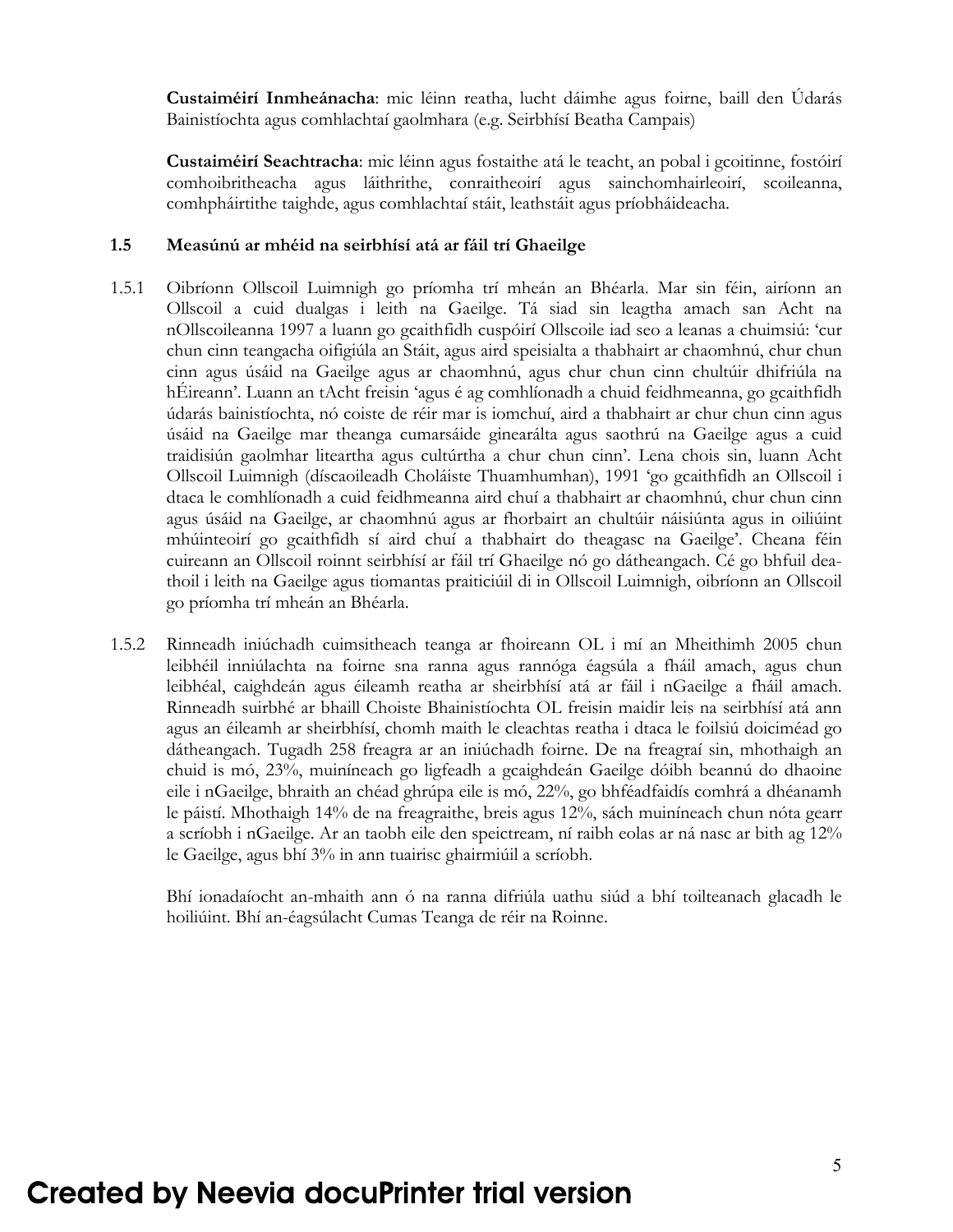### **Caibidil 2:**

# **SOLÁTHAR SEIRBHÍSÍ/GNÍOMHAÍOCHTAÍ GINEARÁLTA INSTITIÚIDEACHA**

### **2.1 Réamhrá**

 Leagann an Chaibidil seo amach an córas oifigiúil teanga a oibríonn an Ollscoil maidir lena cuid seirbhísí agus gníomhaíochtaí.

 Tar éis iniúchadh 2005 dáimhe agus foirne, ba cheart a thabhairt faoi deara go bhfuil leibhéal inniúlachta sách maith sa Ghaeilge i gcuid mhaith de Ranna Acadúla na hOllscoile chun cuid de ghnó na Roinne a dhéanamh i nGaeilge.

 Tá cinneadh déanta ag Feidhmeannas na hOllscoile go ndéanfaidh Aonad na Gaeilge riachtanais aistriúcháin na hOllscoile a chur amach go comhlachtaí seachtracha do thréimhe tástála, an chéad bhliain den Scéim reatha a luaitear leis an tréimhse seo. Déanfaidh Feidhmeannas na hOllscoile athbhreithniú ar an gcinneadh seo, i ndiaidh dóibh an leibhéal éilimh don aistriúchán inmheánach agus na costais a mbaineann leis a mheas, agus déanfar socruithe malartacha maidir le bainistíocht phróiseas aistriúcháin na hOllscoile ansin, más gá.

### **2.2 Cumarsáid le Custaiméirí**

#### **2.2.1 Cumarsáid Ghinearálta**

Comhlíonfar na spriocanna seo a leanas faoi chríoch na Scéime reatha:

- Cinnteoidh an Ollscoil go mbeidh teachtaireachtaí glórphoist i mBéarla agus i nGaeilge sna réimsí seo a leanas: Oifig an Uachtaráin, Oifig an Leas-Uachtaráin, Acadúil & Cláraitheoir, Oifig an Leas-Uachtaráin, Riarachán & Runaí, Oifig an Uachtaráin Airgeadas, Oifig Iontrála, Riarachán Acadúil Mac Léinn, an Roinn Acmhainní Daonna, an Oifig Saorála Faisnéise, an Roinn Oideachais & Gairmeacha Chomhoibritheacha, Rannóg na Seirbhísí Faisnéise Leabharlainne agus an Lasc-chlár Láir
- Cinnteoidh an Ollscoil go mbeidh foireann an Lasc-chláir in ann beannú a thabhairt agus ainm na hOllscoile i nGaeilge agus i mBéarla, agus beidh sochruithe oiriúnacha ar bun ionas gur féidir leo glaoiteoirí a chur i dteagmháil leis an mball foirne atá freagrach as an tseirbhís atá ag teastáil trí Ghaeilge a thairiscint agus
- Is é polasaí na hOllscoile oibriú i dtreo a chinntiú go mbeidh gach fógra réamhthaifeadta ó bhéal do chustaiméirí i mBéarla agus i nGaeilge.

### **2.2.2 Cláir Acadúla**

Ó thús na Scéime reatha: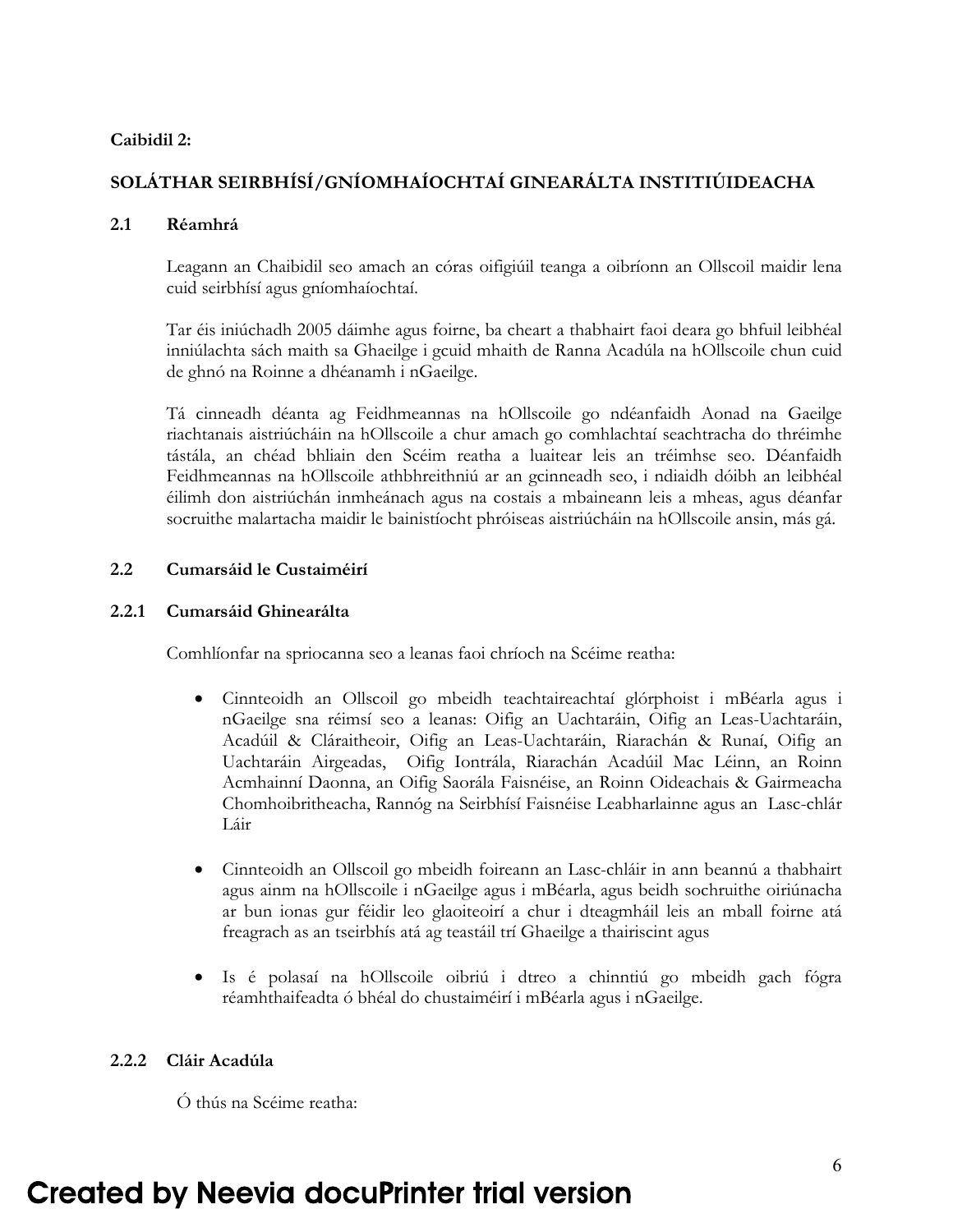- Soláthrófar an Ghaeilge go dtí leibhéal na céime sna cláir liostaithe i 3.2 thíos
- Déanfaidh an Ollscoil an clár *Dioplóma sa Ghaeilge: An Ghaeilge sa Saol Comhaimseartha* a thairiscint. Cuimsíonn sé sin ceithre mhodúl oiliúna atá ceaptha chun riachtanais Acht na dTeangacha Oifigiúla do chomhlachtaí poiblí a chomhlíonadh, atá le fáil ar bhonn for-rochtana agus nasc-isteach
- Déanfaidh Roinn na Ríomheolaíochta agus na gCóras Faisnéise ag OL an clár *An Teastas sa Scríobh Ilmheán* a thairiscint
- Beidh modúl roghnach á thairiscint ag an Ollscoil *An Ghaeilge Ghairmiúil* do mhic léinn bliain a trí an Choláiste Oideachais
- Déanfaidh an Ollscoil modúil GA4161 *An Ghaeilge Fheidhmeach do Cheoltóiirí agus Rinceoirí 1*, GA4162 *An Ghaeilge Fheidhmeach do Cheoltóirí agus Rinceoirí 2*, GA4173 *An Ghaeilge Fheidhmeach do Cheoltóirí agus Rinceoirí 3* a thairiscint do mhic léinn an BA i gCeol agus Rince Traidisiúnta
- Beidh MA sa Chlár Socheolaíochta á thairiscint ag Roinn na dTeangacha agus an Léinn Chultúir agus
- Déanfaidh an Ollscoil, i gcomhar le hinstitiúidí tríú leibhéil eile, agus trí Choiste na nOifigeach agus na Stiúrthóirí Gaeilge Ollscoile, ach go háirithe, fiosrú féachaint an féidir cúrsaí tríú leibhéil eile a chur ar fáil i nGaeilge.

### **2.2.3 An Scéim Chónaithe**

Leanfar de Scéim Chónaithe OL, faoi réir ag maoiniú a bheith ar fáil go leanúnach. Ní féidir gealltanas níos daingne ná seo a thabhairt sa Scéim reatha. Déanfar scoláireachtaí a thairiscint do mhic léinn le cumas/garchumas cainteora dhúchais i nGaeilge ar mhian leo cónaí ag Teach na Gaeilge. Déanfaidh Seirbhísí Campais Phleasaí an rogha a thairiscint do gach iarratasóir ar chóiríocht ar champas, cóiríocht atá in áirithe do chainteoirí Gaeilge a roghnú.

### **2.2.4 Foilseacháin, bróisiúir, foirmeacha, bileoga faisnéise**

Ó thús na Scéime, foilseoidh an Ollscoil gach Reacht atá faofa as an nua, Polasaithe agus Gnáthamh atá faofa ag Údarás Bainistíochta na hOllscoile go dátheangach.

Ó thús na Scéime, foilseoidh an Ollscoil na bileoga, bróisiúir agus faisnéis seo a leanas go dátheangach:

- Próifíl OL: Fíricí agus Figiúirí (athbhreithnithe go bliantúil)
- Achoimre: Cláir Lánaimseartha Bunchéimeanna Onóracha agus Riachtanais Iontrála (athbhreithnithe go bliantúil), agus,
- Codanna de Leabhrán Bronnta Céime OL

Faoi chríoch na Scéime reatha, foilseofar foirmeacha iarratais, rollaithe, cláraithe, agus tithíocht ar champas do mhic léinn go dátheangach. Beidh foirmeacha iarratais ar fhostaíocht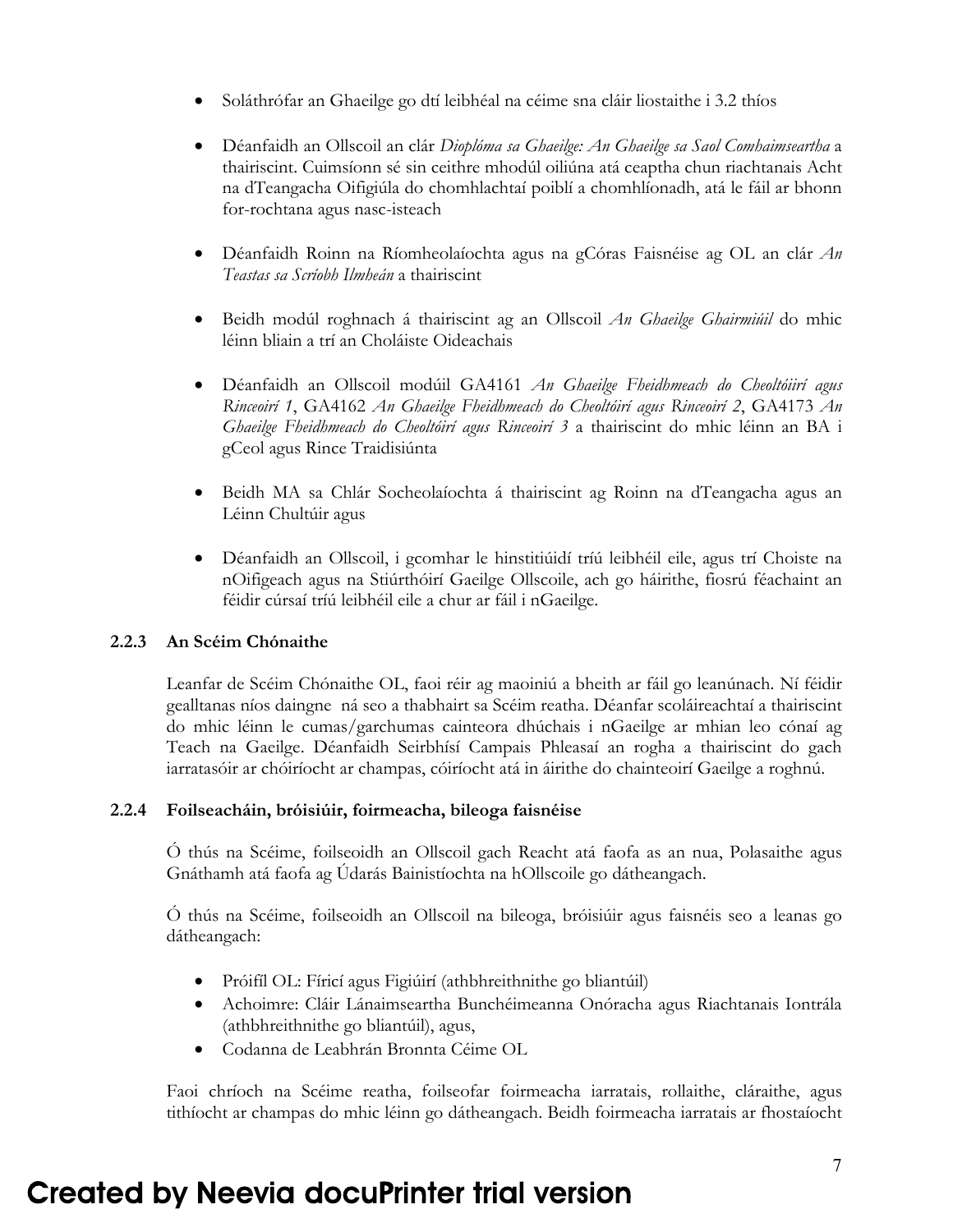dátheangach freisin. Tiomnaíonn an Ollscoil í féin d'aistriú céimnitheach a dhéanamh ar fhoirmeacha páipéir ar an gcéad dul síos. Tabharfar tús áite d'fhoirmeacha páipéir réamhphriontáilte le haghaidh aistriúcháin agus tabharfar aghaidh ina dhiaidh sin ar phacáiste bogearraí ríomhaire le haghaidh foirmeacha leictreonacha. Mar ghnás, déanfar foirmeacha dátheangacha in athdhearadh d'fhoirmeacha atá ann cheana féin. Déanfaidh an Mheitheal Oibre cinneadh maidir le leagan amach na bhfoirmeacha dátheangacha.

Eiseofar 10% de phreaseisiúintí ábhartha maidir le gnó na hOllscoile i gcoitinne i rith na chéad bhliana den Scéim. Tiomnaíonn an Ollscoil í féin do 25% de phreaseisiúintí a chur i gcló go dátheangach faoi chríoch na Scéime reatha.

#### **2.2.5 Suíomh Gréasáin**

Tá an rannán Rannóg na Gaeilge de shuíomh gréasáin na hOllscoile ar fáil i nGaeilge amháin, faoi láthair agus tá suíomh gréasáin Aonad na Gaeilge dátheangach. Sonraíonn suíomh gréasáin Aonad na Gaeilge ról an Aonaid agus ról Stiúrthóir na Gaeilge.

Tabharfar an fhaisnéis ghinearálta seo a leanas ar shuíomh gréasáin na hOllscoile sa dá theanga le linn na chéad bhliana den Scéim: leathanaigh bharrleibhéil de shuíomh gréasáin na hOllscoile, Stair agus Próifíl na hOllscoile, leathanach baile Saorála Faisnéise, agus leathanach baile na hOifige Cóiríochta.

Tabharfar an fhaisnéis seo a leanas ar shuíomh gréasáin na hOllscoile i mBéarla amháin:

- Faisnéis dírithe ar an bpobal idirnáisiúnta.
- Sainfhaisnéis teicniúil.
- Cláracha léinn ar líne (seachas cláracha Gaeilge má fhorbraítear iad).
- Faisnéis faoi chláracha atá ann cheana féin nó faoi chláracha nua. (Seachas cláracha a sholáthraítear trí Ghaeilge).

Tabharfar aon seirbhísí idirghníomhacha nua isteach go comhuaineach sa dá theanga lastigh de thréimhse na Scéime seo. Déanfar rogha na Gaeilge a chur leis na seirbhísí idirghníomhacha atá ar fáil i mBéarla amháin, má dhéantar uasghrádú orthu sa tréimhse chéanna.

#### **2.2.6 Teicneolaíocht na Faisnéise**

Beidh tús curtha le hobair ar stáisiúin oibre ríomhaire agus ar ghléasanna forimeallacha a chumrú chun tacú le hiontráil, léiriú agus priontáil faisnéise i gceachtar teanga oifigiúil agus súil len í a bheith curtha i bhfeidhm faoi chríoch chéad Scéim na hOllscoile. Cinnteoidh an Ollscoil (chomh fada agus is indéanta) cur i bhfeidhm na bpacaí Gaeilge (seiceálaithe litrithe, uirlisí profála) ar bhealach tráthúil agus rialaithe tar éis a n-eisiúna ag na déantóirí ábhartha bogearraí do chórais oifige atá in úsáid go coitianta. Déanfar córais a úsáidtear go coitianta agus leis an bpobal comhoiriúnach sa mhéid is go ligfidh siad d'ainmneacha agus logainmneacha (seoltaí) a bheith taifeadta, léirithe, agus priontáilte i gceachtar teanga oifigiúil de réir rogha an úsáideora.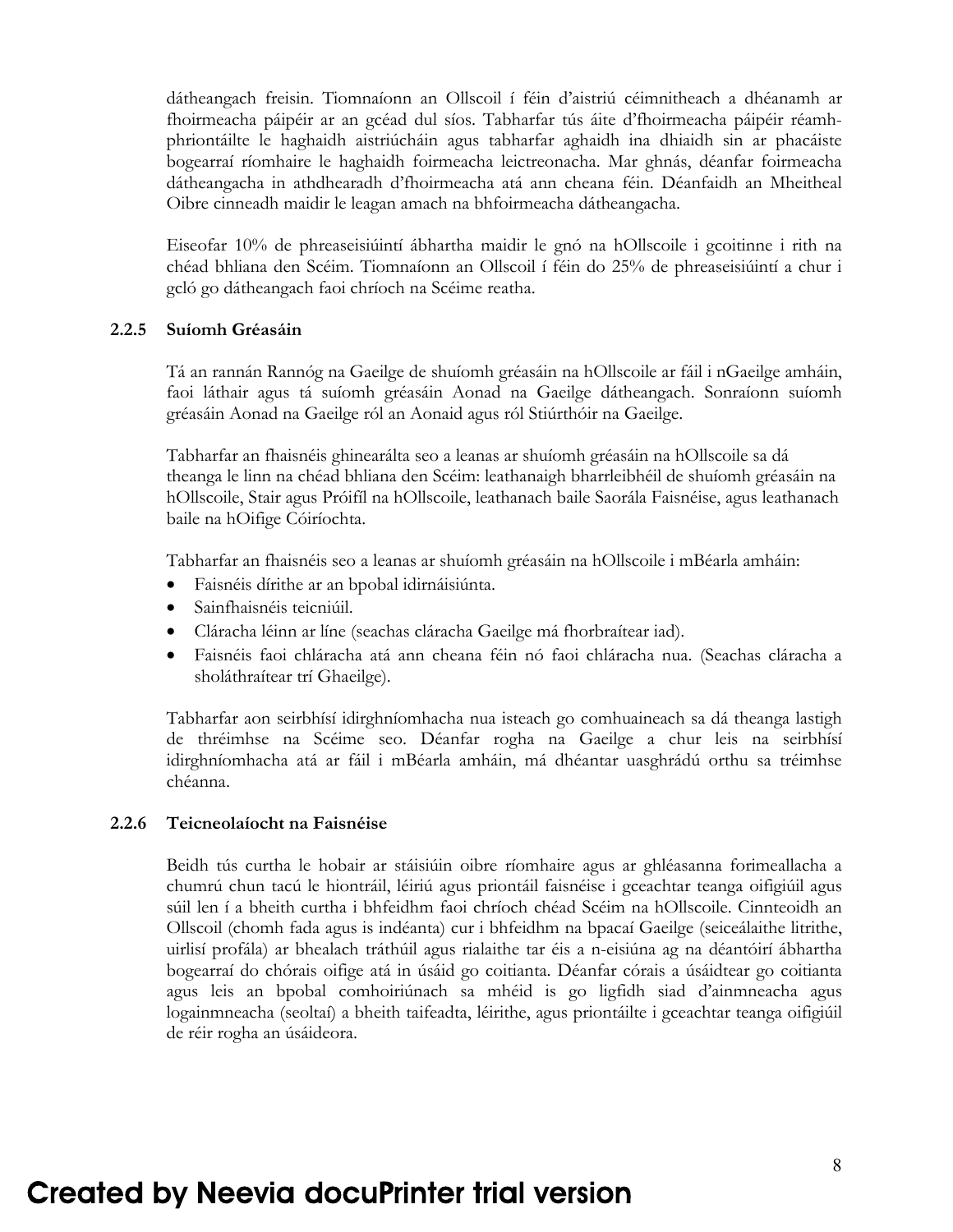# **2.2.7 Teagmháil le Meáin Sheachtracha**

Ó thús na Scéime, cuirfear liosta ar fáil trí phreasoifig OL de bhaill na hOllscoile atá in ann agus toilteanach déileáil leis na meáin Ghaeilge ar mhíreanna nuachta a bhaineann lena réimse féin.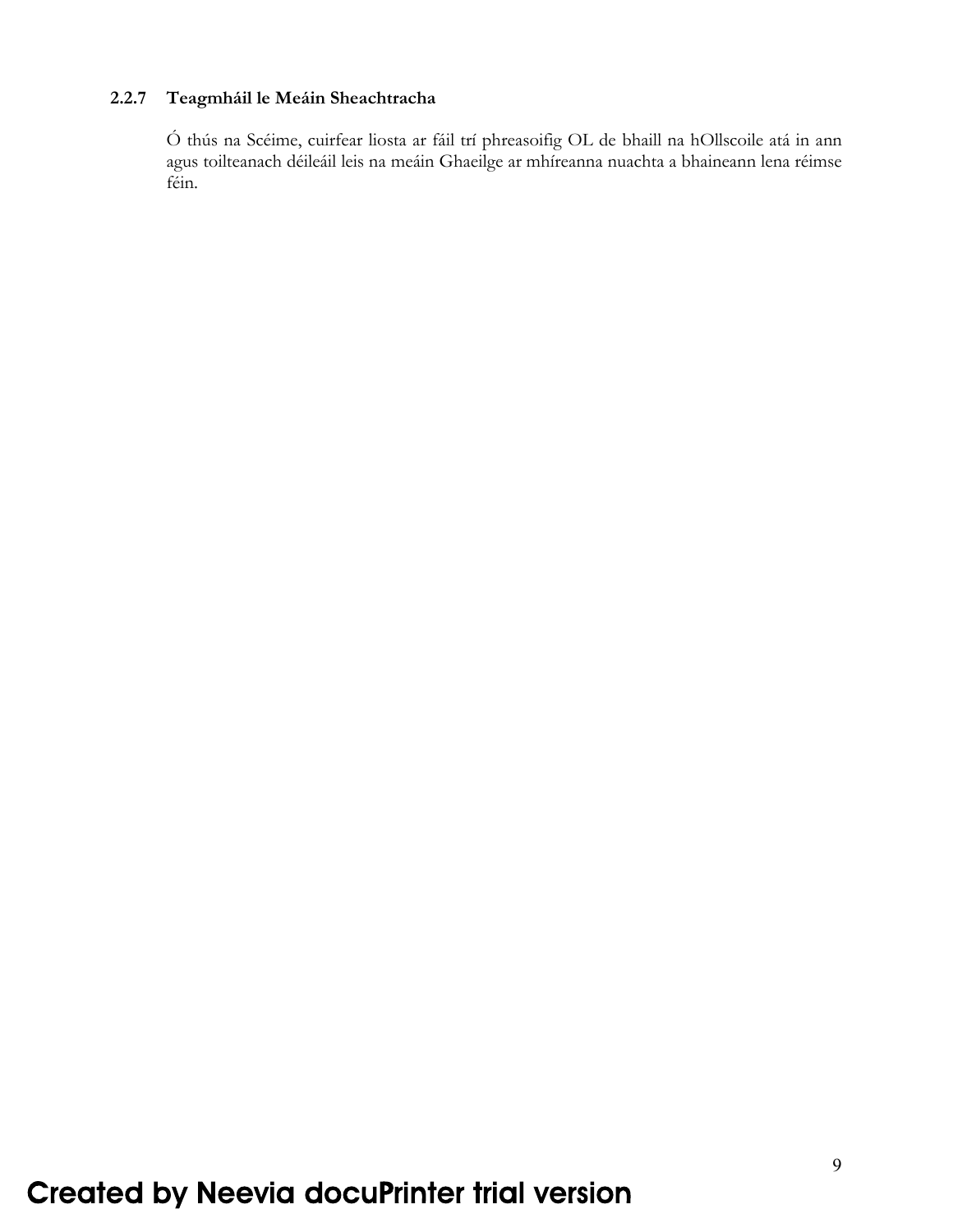# **Caibidil 3:**

### **ACHOIMRE AR NA SEIRBHÍSÍ/GNÍOMHAÍOCHTAÍ A CHUIREANN RANNÓGA AR FÁIL**

3.1 Leagann an chaibidil seo amach an staid maidir le soláthairtí/gníomhaíochtaí seirbhíse ag ranna agus oifigí aonair laistigh den Ollscoil. Rianaítear feidhmeanna.gníomhaíochtaí gach roinne agus oifige. Rianaítear na bearta atá glactha ag an Ollscoil chun an tAcht a chomhlíonadh agus déantar na réimsí tosaíochta a aibhsiú.

#### **3.2 Ranna agus Oifigí a oibríonn trí Ghaeilge**

 Oibríonn na Ranna seo a leanas trí Ghaeilge agus dá bhrí sin cuireann siad gach seirbhís ar fáil trí Ghaeilge, seachas nuair a iarrann custaiméir/cliant go gcuirfí seirbhís dá leithéid ar fáil dóibh i mBéarla:

#### **Rannóg na Gaeilge, Roinn na dTeangacha agus an Léinn Chultúir, Coláiste na nDaonnachtaí**

Leagann Ollscoil Luimnigh béim ar an ngné nua-aimseartha, chomhaimseartha den léann, agus ní haon eisceacht air sin iad na daonnachtaí. Leagtar béim ar an tábhacht a bhaineann leis an teanga chomhaimseartha bheo i staidéar na Gaeilge ag OL. Tá foireann láidir fhuinniúil ag obair i Roinn na dTeangacha agus an Léinn Chultúir, ar thimpeallacht ilchultúrtha, ilteangach, agus ilghnéitheach í. Saibhríonn an malartú traschultúrtha, trasteangach seo léann na Gaeilge san Ollscoil. Is luachmhar linn an Eoraip nua-aimseartha trasnáisiúnta is luachmhar linn chomh maith ár n-oidhreacht dhúchasach Ghaelach, ár gcultúr agus ár stair. Creidimid gur trí chomhoibriú le chéile is fearr a thuigimid agus a fhorbraímid ár n-oidhreacht, ár gcultúr agus ár stair.

Tá an Ghaeilge le fáil go dtí leibhéal na céime sna cúrsaí fochéimithe agus iarchéimithe seo a leanas:

- B.A. Gaeilge agus na Meáin Úra
- B.A. Teangacha Feidhmeacha
- B.A. Teangacha Feidhmeacha le Ríomhaireacht
- B.A. Ceol agus Rince na hÉireann
- B.A. Teangacha agus an Léann Cultúir
- B.Sc. Corpoideachas agus
- MA sa tSochtheangeolaíocht (Gaeilge mar Mheán).

Comhdhálacha a reáchtáltar trí Ghaeilge go hiomlán nó mar chuid di:

Dáil Thuamhan, i gcomhar le Roinn na Gaeilge, Coláiste Mhuire gan Smál, Luimneach agus Cumann Gaelach an Ochtó Céad Déag (Eighteenth-Century Irish Society).

Taighde a dhéantar trí Ghaeilge MA (taighde) agus PhD.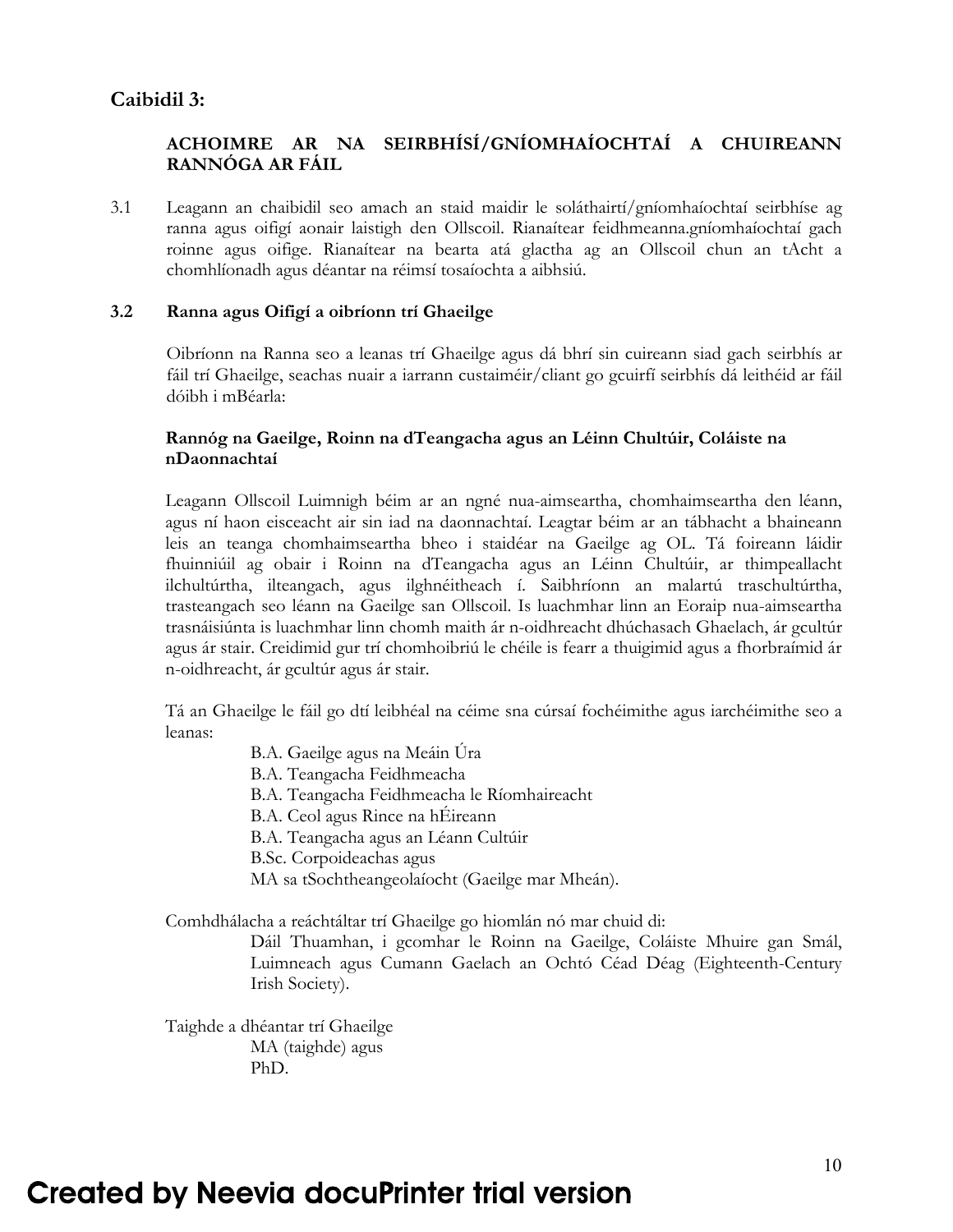#### **Aonad na Gaeilge**

Déanann Aonad na Gaeilge raon leathan de ranganna Gaeilge a thairiscint, ó leibhéal an tosaitheora go dtí ardleibhéal. Comhordaíonn an tAonad sraith de scéimeanna agus de thionscadail a chuireann an Ghaeilge chun cinn. Sheol an tAonad, faoi choimirce Roinn na dTeangacha agus an Léinn Chultúir clár Dioplóma sa Ghaeilge: An Ghaeilge sa Saol Comhaimseartha i Meán Fómhair 2005. Tá ceithre phríomh-mhodúl deartha i gcomhthéacs riachtanais oiliúna fhostaithe na hearnála poiblí chun riachtanais reachtúla Acht na dTeangacha Oifigiúla a chomhlíonadh. Cuireann Stiúrthóir na Gaeilge tacaíocht ghinearálta ar fáil d'úsáid na Gaeilge mar mheán cumarsáide ar champas. Tá sí freagrach as teagasc agus taighde trí mheán na Gaeilge a fhorbairt ag an Ollscoil agus as forbairt na Gaeilge mar ábhar acadúil. Tá an post lonnaithe i Roinn na dTeangacha agus an Léinn Chultúir agus baineann an sainchúram leis an Ollscoil ina hiomláine. Feidhmíonn Stiúrthóir na Gaeilge mar rúnaí feidhmeach do Choiste na Gaeilge.

#### **3.3 Ranna agus Oifigí a oibríonn go dátheangach**

Níl Ranna ar bith eile ann a oibríonn go foirmiúil trí mheán na Gaeilge agus an Bhéarla. Déanfar an acmhainn chun sainmheon dátheangach níos láidre a fhorbairt atá in Acadamh Domhanda Ceoil agus Rince na hÉireann a spreagadh le linn na Scéime.

#### **3.4 Ranna agus Oifigí a oibríonn trí Bhéarla amháin**

Leagann ranna 3.4.1 go 3.4.4 amach feidhmeanna agus gníomhaíochtaí na rann agus na noifigí nach bhfuil i riocht seirbhís duine le duine a sholáthar do chustaiméirí trí Ghaeilge i láthair na huaire (Mí na Nollag 2005).

I gcás sé oifig déag de na ranna agus de na hoifigí seo, cinnteoidh an Ollscoil thar shaolré na Scéime go ndéanfar sannadh agus uas-sciliú ar dhuine cuí amháin den fhoireann ar a laghad ionas go bhféadfaidh na ranna agus na hoifigí sin déileáil go héifeachtach trí mheán na Gaeilge le custaiméirí, de réir mar a éilítear.

- 1. Rannóg Ghnóthaí Mac Léinn (An Oifig Iontrála)
- 2. Riarachán Acadúil na Mac Léinn
- 3. Rannóg an Airgeadais
- 4. Roinn na nAcmhainní Daonna
- 5. Rannóg Theicneolaíocht an Eolais
- 6. Rannóg na Seirbhísí Faisnéise Leabharlainne
- 7. Coláiste na nDaonnachtaí
- 8. Coláiste na Faisnéisíochta agus na Leictreonaice
- 9. Coláiste an Oideachais
- 10. An Oifig Taighde
- 11. Oifig um Shaoráil Faisnéise
- 12. Roinn Buanoideachais agus For-rochtana
- 13. Oifig an tSoláthair
- 14. Seirbhísí Saoil an Champais (cóiríocht san áireamh)
- 15. An Comharoideachas agus Rannóg na nGairmeacha
- 16. Roinn na bhFoirgneamh agus na nEastát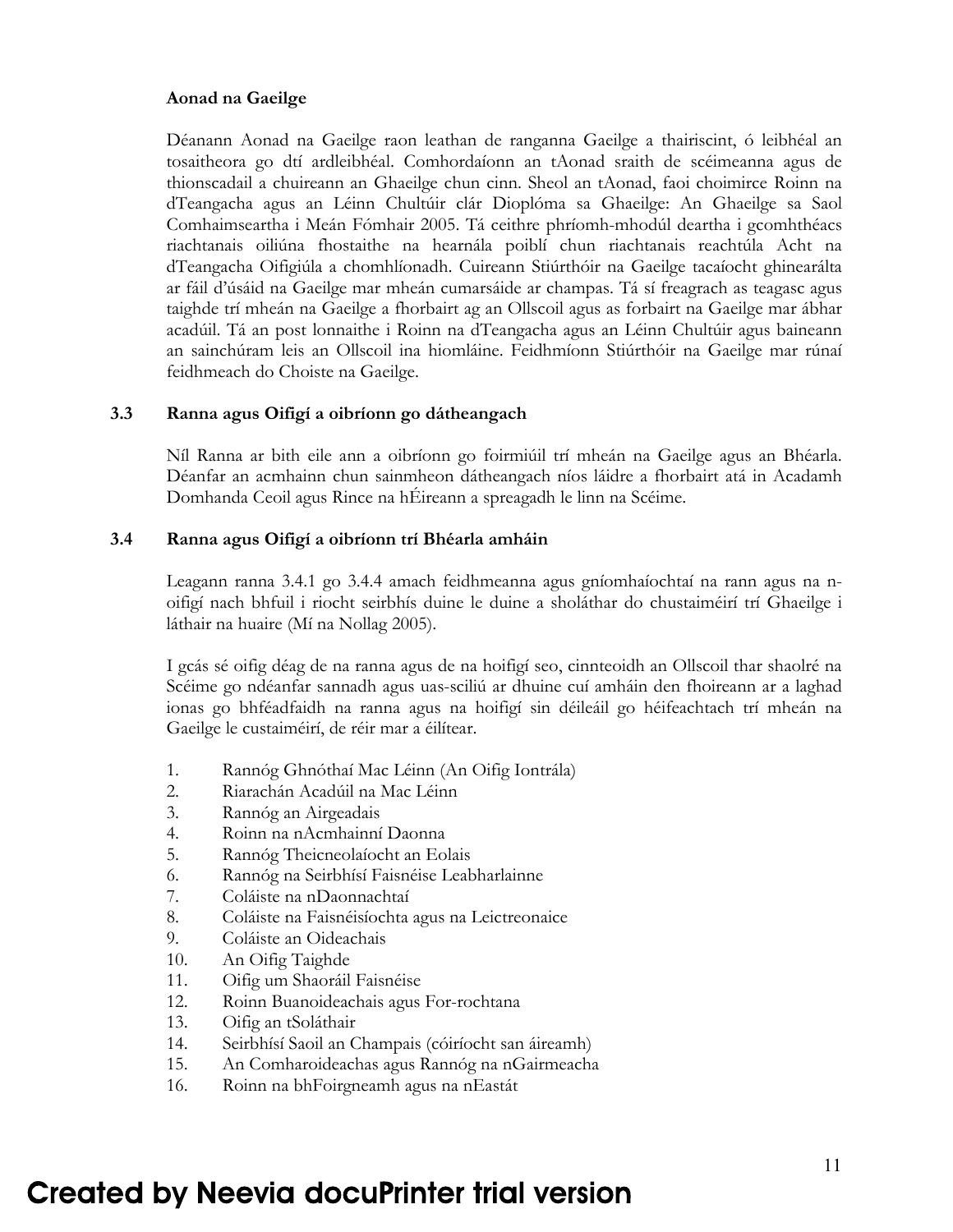Tá an Ollscoil ag súil le cur le soláthar na seirbhíse trí mheán na Gaeilge sna réimsí atá fágtha i Scéimeanna amach anseo

### **3.4.1 Coláistí agus Ranna Acadúla**

#### **Scoil Ghnó Kemmy**

Tá scoil Ghnó Kemmy tiomanta do dhearscnaíocht i dteagasc agus i dtaighde agus do chláir éifeachtacha a fhorbairt don phobal gnó i gcoitinne agus don phobal níos leithne. Soláthraíonn an Scoil raon de chláir mhúinte lánaimseartha ag leibhéil fhochéime, chéime agus iarthaithí sna réimsí gnó, bainistíocht, eacnamaíocht, cuntasaíocht agus airgeadas, turasóireacht, bainistíocht acmhainní daonna, margaíocht agus fiontraíocht trína ceithre Roinn acadúla. Déanann an Scoil rogha de chláir theastais/diopl'ma páirtaimseartha a thairiscint sna réimsí Bainistíocht Pearsanra, Bainistíocht, Bainistíocht Seirbhísí Sláinte agus Bainistíocht Tionscadail. Ar na comhchláir a reáchtáiltear le Coláistí eile ag an Ollscoil áirítear BTech i mBainistíocht Táirgeachta, BA i nDlí agus i gCuntasaíocht, BA in Árachas Idirnáisiúnta agus Léann Eorpach. Léiríonn comhpháirtíocht le 'cliaint' thábhachtacha sheachtracha mar na Coimisinéirí Ioncaim agus BSL gan ainm a chur ach ar an mbeagán an bealach nuálach a dtéann an Scoil i ngleic leis an bpobal gnó chun cláir a sheachadadh le freastal ar a riachtanais.

Eagraítear seachadadh teagaisc, taighde agus clár for-rochtana Scoil Ghnó Kemmy go mór mór trí cheithre roinn acadúla atá tógtha thart timpeall ar réimsí disciplíneacha. Is iad na ceithre Roinn Acadúla ná:

- An Roinn Cuntasaíochta agus Airgeadais
- Roinn na hEacnamaíochta
- Roinn na Bainistíochta agus na Margaíochta
- An Roinn Pearsanra agus Caidrimh Fhostaíochta.

#### **An Coláiste Oideachais**

Is iad spriocanna an Choláiste Oideachais ná taighde agus teagasc a dhéanamh laistigh de réimse oiliúna múinteoirí agus an léinn ghairmiúil. Tá cúrsaí cáiliúcháin éagsúla á dtairiscint ag an gColáiste ar mhaithe le haitheantas múinteoirí chomh maith le cúrsaí eile ar mhaithe le forbairt ghairmiúil. Cuimsíonn an Coláiste dhá Roinn acadúla:

- An Roinn Bunoideachais (suite ar champas Choláiste Mhuire gan Smál a eascraíonn as an nascadh acadúil idir OL agus Coláiste Mhuire gan Smál):
- Roinn an Oideachais agus an Léinn Ghairmiúil.

#### **Coláiste na hInnealtóireachta**

Is é misean an Choláiste Innealtóireachta ná léann innealtóireachta a tháirgeadh den chaighdeán is airde agus é sin a chur ar fáil don lucht éisteachta is mó is féidir. Léirítear an misean sin go hiomlán ina theagasc agus léann, ina thaighde agus aschur na gcéimithe. Déanann an Coláiste cláir Innealtóireachta a thairiscint atá creidiúnaithe go gairmiúil chomh maith le cláir chéime san Eolaíocht agus sa Teicneolaíocht. Aithnítear go bhfuil céimithe ó na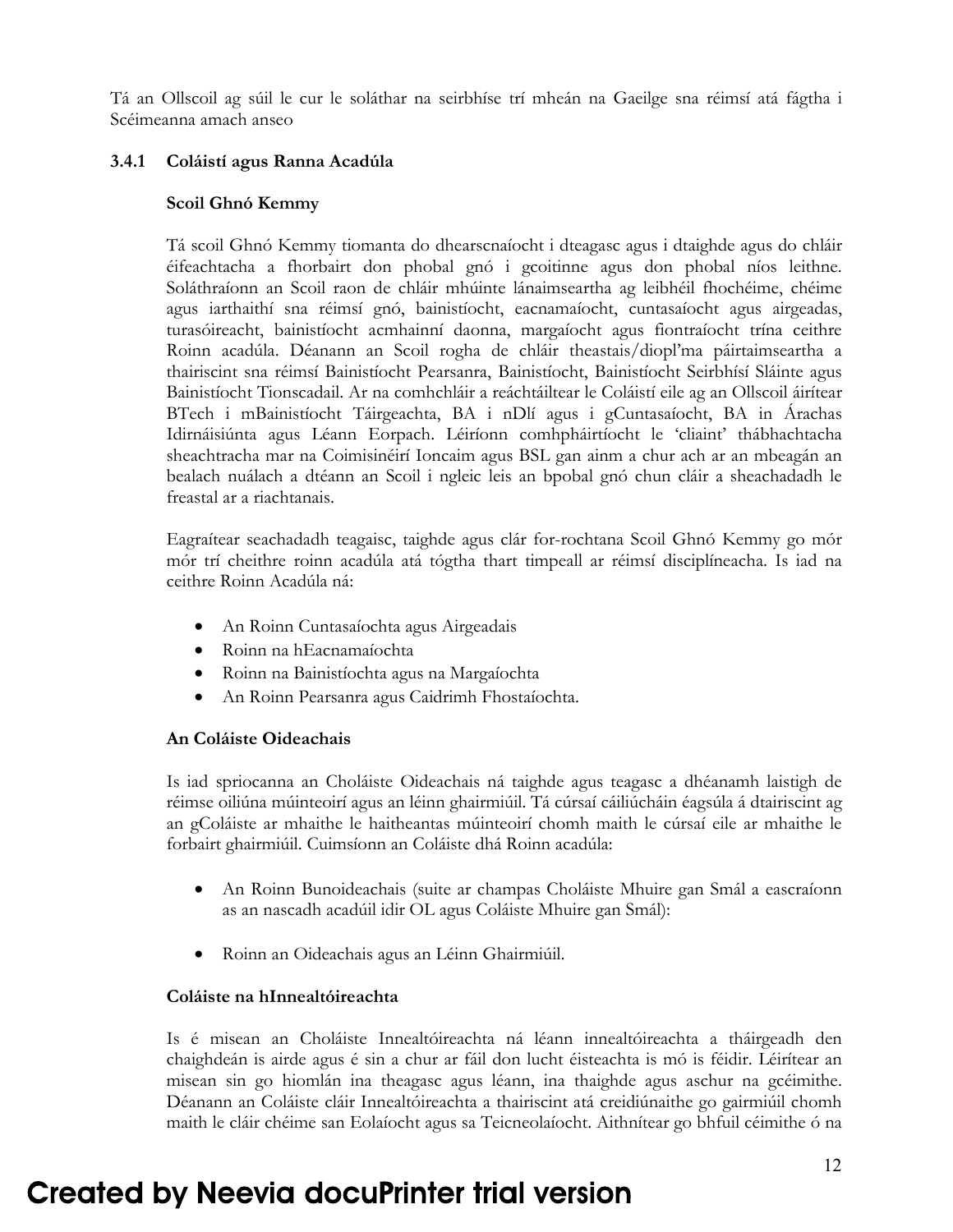cláir sin uile, ag an léibhéal fochéimí agus ag leibhéal iarchéime araon ar chuid de na cinn is fearr ina réimsí.

Tá sé mar aidhm ag an gColáiste cuidiú le tionscnaimh náisiúnta straitéiseacha trí chomhoibriú go dlúth le hionaid tionscail agus taighde, ar a n-áirítear go hidirnáisiúnta, i líon roghnaithe de phríomhréimsí, mar atá, eolaíocht ábhar & dromchla, teirmisreabháin, agus ardteicneolaíocht déantúsaíochta agus tacaíocht a thabhairt do thaighde idirdhisciplíneach tríd an téama Nuálaíocht, Dearadh agus Déantúsaíocht. Is gnéithe tábhachtacha den chlár seo iad úsáid acmhainní nádúrtha, cúram an imshaoil agus sláinte chomh maith leis na disciplíní teicneolaíochta atá níos sofheicthe. Is iad Ranna Acadúla an Choláiste ná:

- Roinn na Déantúsaíochta agus na nOibriúchán Innealtóireachta
- Roinn na hEolaíochta Ábhair agus Teicneolaíochta
- Roinn na hInnealtóireachta Meicniúla agus Aerloingseoireachta
- Scoil na hAiltireachta

#### **Coláiste na nDaonnachtaí**

Is ionad beo smaointeoireachta léirmheasa é an Coláiste Daonnachtaí agus gineadóir léinn ar a bhfuil meas náisiúnta agus idirnáisiúnta. Tá sé bródúil as caighdeán a theagaisc agus as a thiomantas do thaighde i gcomhthéacs disciplíneach agus idirdhisciplíneach áit ar gnéithe dílse iad an díospóireacht agus an plé i bhforbairt an eolais agus scileanna anailíseacha. Is iad príomhfheidhmeanna an Choláiste ná teagasc agus taighde. Áirítear ar fheidhmeanna dá leithéid cláir fhochéime agus iarchéime a sheachadadh, maoirseacht a dhéanamh ar mic léinn taighde agus taighde dáimhe a chothú. Cuimsíonn an Coláiste na Ranna Acadúla seo a leanas:

- Roinn na Staire
- Roinn na Socheolaíochta
- Roinn na Polaitíochta agus Riaracháin
- Roinn na dTeangacha agus an Léinn Chultúir
- Scoil an Dlí.

Tá dlúthnaisc acadúla idir Coláiste na nDaonnachtaí agus Acadamh Domhanda Ceoil agus Rince na hÉireann agus an Roinn Ealaíon i gColáiste Mhuire gan Smál.

#### **An Coláiste Faisnéisíochta & Leictreonaice**

Tugann an Coláiste Faisnéisíochta agus Leictreonaice na disciplíní idirghaolmhara matamaitic, bogearraí, ríomhaireacht, cumarsáid agus leictreonaic le chéile i struchtúr nuálach agus forásach. Is é misean an Choláiste Faisnéisíochta agus Leictreonaice ná oideachas d'ardchaighdeán costéifeachtach a sholáthar a bhfuil seasamh idirnáisiúnta aige agus tacú le tionscal in Éirinn agus ar fud an domhain sna príomhdhisciplíní sin. Téann an tslat tomhais a bhaineann le hábharthacht don domhan oibre i gcion i gcónaí ar chur i bhfeidhm an mhisin sin agus, de réir mar a thugtar cláir nua teagaisc agus taighde isteach, tugtar aird ar leith orthu siúd a mheastar a bheith ina mbuntáiste straitéiseach d'Éirinn. Tá an Coláiste tiomanta do phróiseas d'fheabhsúchán leanúnach agus athbhreithnítear cláir acadúla ar bhonn leanúnach. Cuimsíonn an Coláiste na Ranna Acadúla seo a leanas: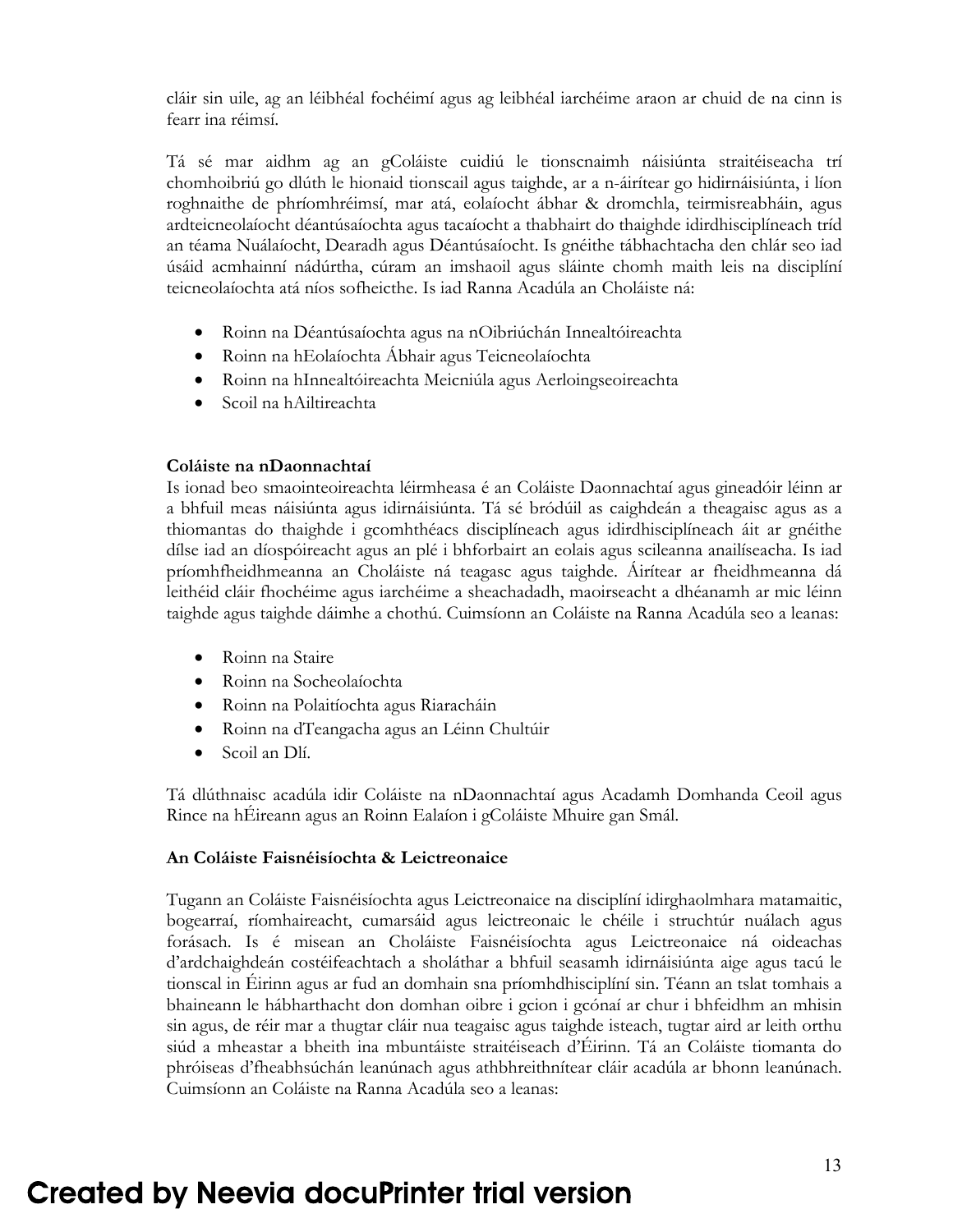- Roinn na Ríomheolaíochta agus na gCóras Faisnéise
- Roinn na Leictreonaice agus na Ríomhinnealtóireachta
- Roinn na Matamaitice agus Staidrimh

#### **An Coláiste Eolaíochta**

Is é misean an Choláiste Eolaíochta ná dearscnaíocht agus ábharthacht a bhaint amach i dteagasc agus i dtaighde. Áirítear ar chuspóirí an Choláiste eispéaras léinn den scoth dár mic léinn go léir; a chinntiú go bhfuil an t-eolas agus na scileanna atá ábhartha d'eacnamaíochtaí náisiúnta agus idirnáisiúnta agus do na margaí fostaíochta ag céimithe; páirt a ghlacadh i gcur chun cinn an eolais eolaíoch trí dhearscnaíocht i dtaighde a lorg; a bheith ina acmhainn luachmhar náisiúnta ag cuidiú le forbairt eacnamaíochta inbhuanaithe trí shaineolas a chuid dáimhe agus foirne agus chéimithe eolacha d'ardchaighdeán agus feasacht phoiblí ar na heolaíochtaí a chinntiú agus spéis sna heolaíochtaí a spreagadh i ndaoine óga. Cuimsíonn an Coláiste na Ranna Acadúla seo a leanas:

- Roinn na Ceimice agus na hEolaíochta Imshaoil
- Roinn Eolaíochta na Beatha
- An Roinn Corpoideachais agus Eolaíochta Spóirt
- Roinn na Fisice
- Roinn Altranais agus Cnáimhseachais
- An Roinn Teiripe Saothair
- Roinn na Fisiteiripe
- An Roinn Teiripe Urlabhra & Teanga.

### **3.4.2 Seirbhís Tacaíochta Acadúla**

#### **An tIonad Teagaisc agus Foghlama**

Tá an tIonad Teagaisc agus Foghlama ann chun dearscnaíocht a spreagadh agus a éascú i dteagasc agus i bhfoghlaim laistigh agus amach ó Ollscoil Luimnigh. Is é a ról ná léann agus taighde a spreagadh i dteagasc agus i bhfoghlaim, cuidiú chun a chinntiú go mbeidh meas, tacaíocht agus forbairt le fáil ag teagasc éifeachtach agus chun nuálaíocht a spreagadh i ngníomhaíochtaí teagaisc agus foghlama. Tá sé ríthábhachtach do ról an ionaid eispéaras foghlama agus forbartha a fheabhsú le haghaidh múinteoirí agus Mac léinn araon.

#### **An Comharoideachas agus Rannóg na nGairmeacha**

Is dlúthchuid é an Comharoideachas (láithriú fochéimí) de gach clár léinn ag OL. Faoin Scéim cuireann fochéimithe láithrithe oibre íoctha i gcrích atá ábhartha dá staidéar acadúil. Tá freagracht ar An Comharoideachas agus Rannóg na nGairmeacha as an gclár a stiúradh agus a fhorbairt. Maidir leis seo, sainaithníonn an Rannóg fostóirí oiriúnacha agus déanann comhthadhall leo chun láithrithe a aimsiú agus le cinntiú go gcoinnítear ar an eolas iad faoi raon na n-acmhainní agus an tsaineolais atá ar fáil ar champas. Déantar measúnú ar Chomharoideachas agus faigheann mic léinn creidiúint acadúil tar éis láithrithe a chur i gcrích go sásúil. Nuair a bhíonn srianta láithrithe i gceist de bharr teorannuithe pearsanta, nó san áit a bhfuil coinníollacha eacnamaíocha mífhabhracha ann, sochraítear cláir oideachasúla agus phraiticiúla malartacha ar mhaithe leis na mic léinn. Lena chois sin, tá an Rannóg freagrach as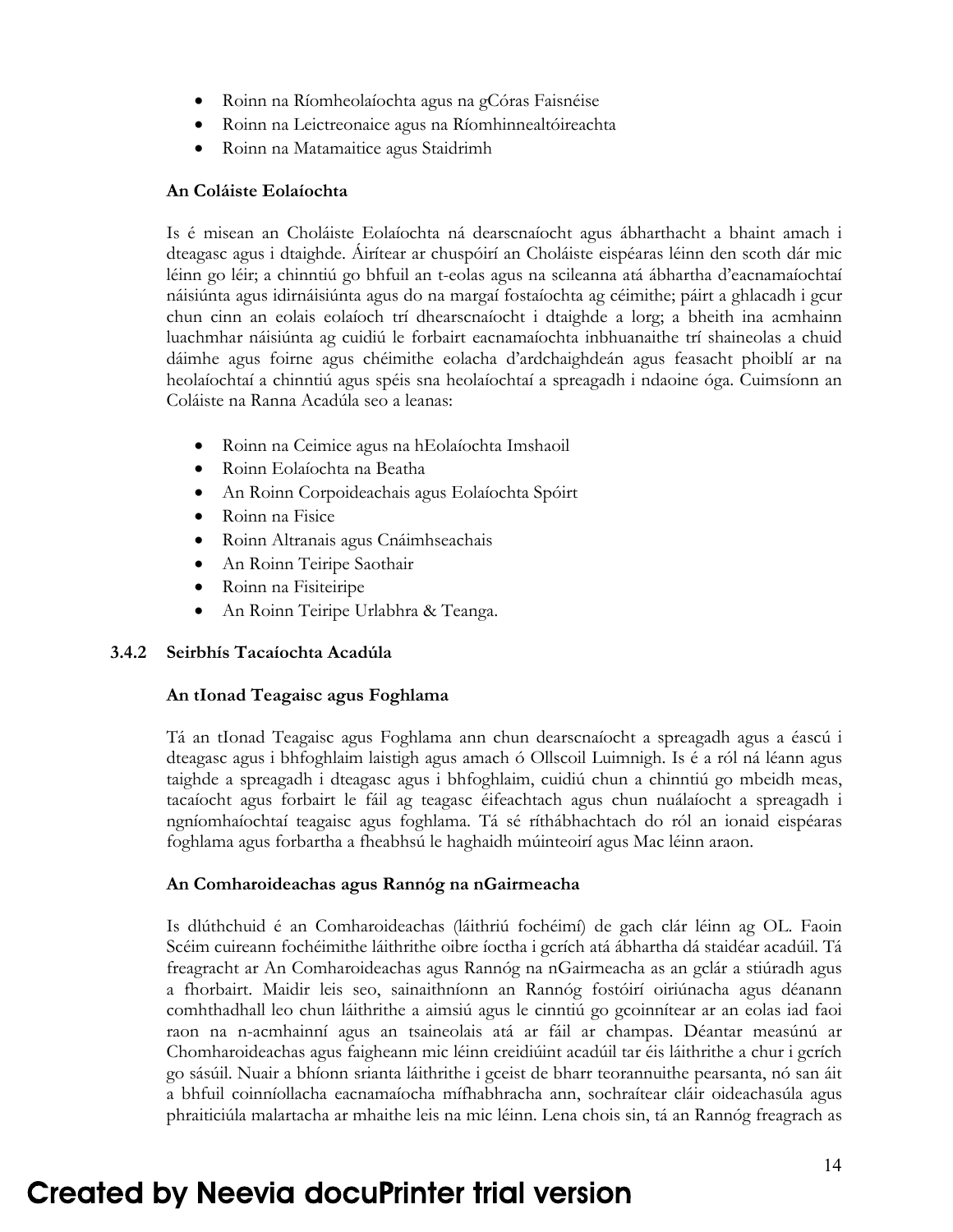an gclár Cleachtadh Múinteoireachta, a chinntíonn go gcomhlíonann mic léinn atá ag dul do chéimeanna san Oideachas a gcuid tascanna múinteoireachta i scoileanna oiriúnacha.

Tá an Rannóg freagrach freisin as Seirbhís Ghairmeacha Beatha a chur ar fáil, a bhfuil mar chéad chuspóir aici tacú le mic léinn agus céimithe pleananna do ghairmeacha beatha rathúla a fhorbairt agus a chur i ngníomh.

#### **Rannóg Theicneolaíocht an Eolais**

Is é misean na Rannóige Teicneolaíochta Eolais (RTE) ná seirbhísí faisnéise agus teicneolaíochta cumarsáide (FCT) oiriúnacha d'ardchaighdeán chun gníomhaíochtaí foghlama, riaracháin agus taighde na hOllscoile a éascú.

### **Rannóg na Seirbhísí Faisnéise Leabharlainne**

Soláthraíonn an Rannóg seo rochtain ar fhaisnéis agus acmhainní do na mic léinn, don dámh agus d'fhoireann na hOllscoile. Soláthraíonn sí seirbhís faisnéise gnó táille-bhunaithe do chliaint sheachtracha. Tá sí suite i bhFoirgneamh Leabharlann Glucksman agus na Seirbhísí Faisnéise, agus tá seomraí breise léitheoireachta scaipthe ar fud an champas.

Déanann Leabharlann Ollscoil Luimnigh iarracht feidhmiú go héifeachtach sa ról atá aici ag tacú le gníomhaíochtaí teagaisc, foghlama agus taighde ag an Ollscoil trí fhaisnéis, oideachas, thacaíocht, áiseanna agus acmhainní d'ardchaighdeán le mic léinn, dámh, foireann agus taighdeoirí a chur ar fáil.

### **3.4.3 Ionaid Taighde**

 Ionad um Staidéar Fiontraíochta Ionad na Bainistíochta Togra Ionad Bainisteoireachta Faisnéise agus Eolais Aonad Taighde um Chaidreamh Fostaíochta Ionad Taighde Eor-Áise Grúpa Taighde na Bainistíochta Acmhainní Daonna Ionad Margaíochta an Mhionghnó Ionad Náisiúnta do Staidéar Pholasaí Tuarasóireachta An tIonad Náisiúnta um Bhainistíocht Cáilíochta Grúpa Taighde um Phríobháidiú agus Chomhpháirtíochtaí Poiblí Príobháideacha An tAonad Taighde um Fhorbairt Churaclaim, Mheastóireacht agus Pholasaí Aonad Taighde an Chleachtais Oideachais Ardteicneolaíocht Déantusaíochta Ionad Taighde um Uathoibriú Ionad um Eolaíocht Ábhair Éireann Institiúid Eolaíochta Ábhair agus Dromchla Ionad Taighde Stokes Ionad Taighde John Holland Ionad Taighde Comhábhar Lárionad na dTeangacha Feidhmeacha Ionad Ceartais Choiriúil Ionad an Léinn Eorpaigh Ionad an Taighde Stairiúil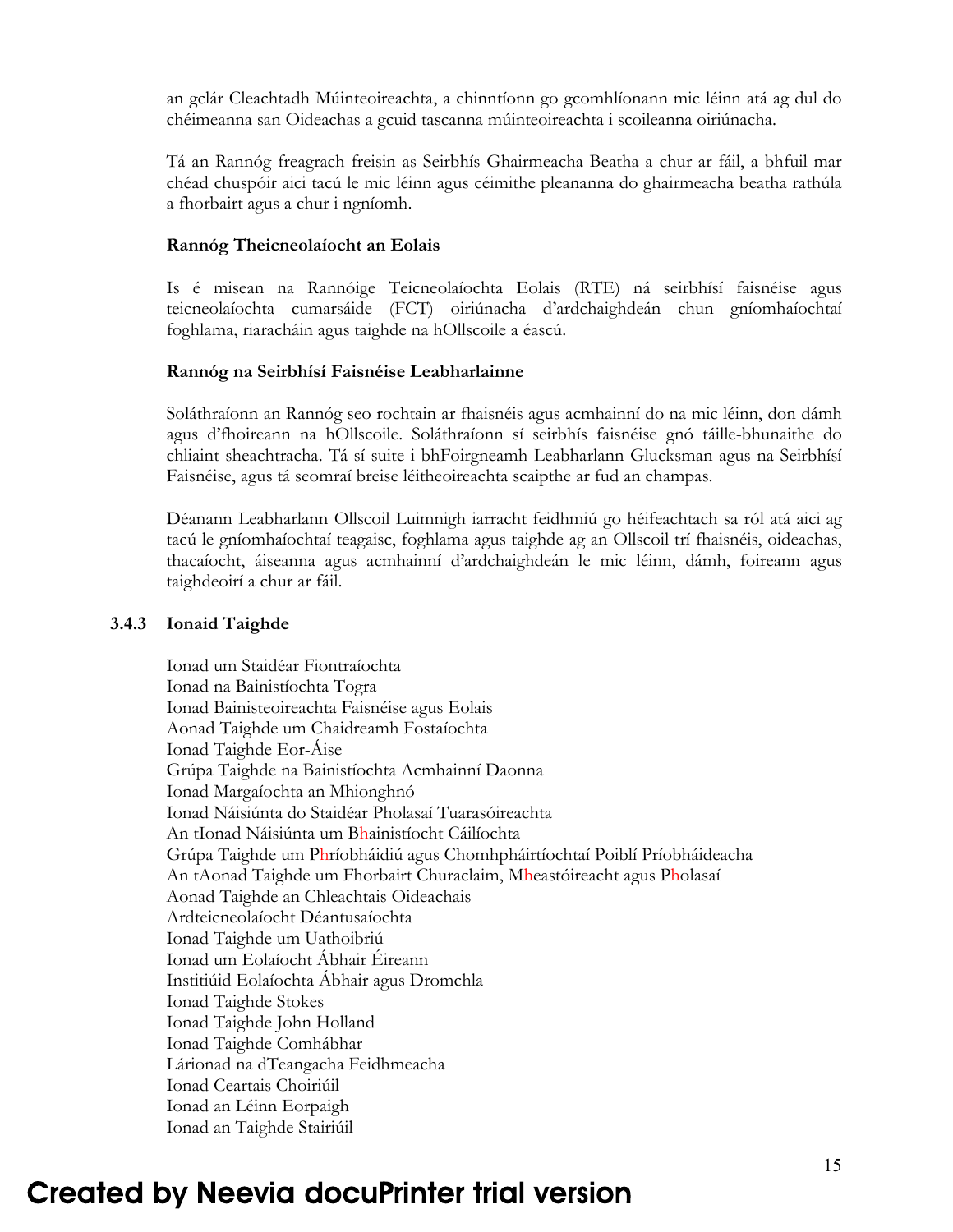Ionad an Léinn Éireannaigh agus an Léinn Ghearmánaigh Ionad do Staidéar Síochána agus Forbartha Acadamh Domhanda Ceoil agus Rince na hÉireann Ionad Rahaline don Léann Útóipeach Ionad um Fhorbairt Oideachais Mhatamaiticiúil sa Teicneolaíocht An tSaotharlann Leictreonaice Bithleighis Ionad um Staidéar Ceoil Ríomhaireachtúil agus Cheol Ríomhaire Ionad na Matamaitice Tionsclaíche agus Feidhmí Ionad Taighde um Chiorcaid agus Chórais PEI An Grúpa um Intleacht Ríomhaireachtúil Grúpa na gCóras Rialaithe & Ionstraimíochta An tSaotharlann um Shlándáil Chumarsáide Sonraí Ionad um Dhearadh Idirghnímh An tIonad Taighde Teileachumarsáide Ionad Taighde Logánaithe Córais Phróiseála Comharthaí Digiteacha agus Leabaithe An tSaotharlann Taighde Cáilíochta Bogearraí Teicneolaíocht Braiteora Comhshaoil Bithleighis Ionad Taighde Imshaoil Institiúid Idirnáisúnta Eachaíochta Ionad Taighde ar Bhithcheimic Thionsclaíoch Ionad Taighde Spóirt Ionad Taighde Eolaíochta Bia An tIonad Taighde um Fhás agus Forbairt Ionad Taighde ar Acmhainní Nádúrtha na hÉireann Grúpa Saotharlainne um Thaighde Maighnéadach Ionad Faisnéise Scoile ar Thionscal Ceimiceán na hÉireann An tIonad Taighde um Thalmhaíocht Inbhuanaithe

#### **3.4.4 Riarachán**

#### **An Oifig Rochtana**

Is é atá mar aidhm ag an Oifig Rochtana ná rannpháirtíocht in oideachas tríú leibhéil a chur chun cinn ag grúpaí faoi ghannionadaíocht, go príomha mic léinn faoi mhíbhuntáiste socheacnamaíoch.

#### **Roinn na gCuntas**

Tá Roinn na gCuntas freagrach as bainistíocht fhoriomlán ar ghnóthaí airgeadais na hOllscoile, ar a n-áirítear bainistíocht ar chistí de réir na gcleachtas cuntasaíochta is fearr, Tuarascálacha Airgeadais Bliantúla agus buiséid thimthriallacha agus chaipiteal a ullmhú agus a fhoilsiú.

#### **An Rúnaí Riaracháin**

Tuairiscíonn an Rúnaí Riaracháin don Leas-Uachtarán, Riarachán & Rúnaí agus é freagrach as rialachas, comhall le reachtaíocht, polasaithe agus gnáthaimh chorparáideacha na hOllscoile, bainistiú gnóthaí dlithiúla, SF/FOI agus na healaíona.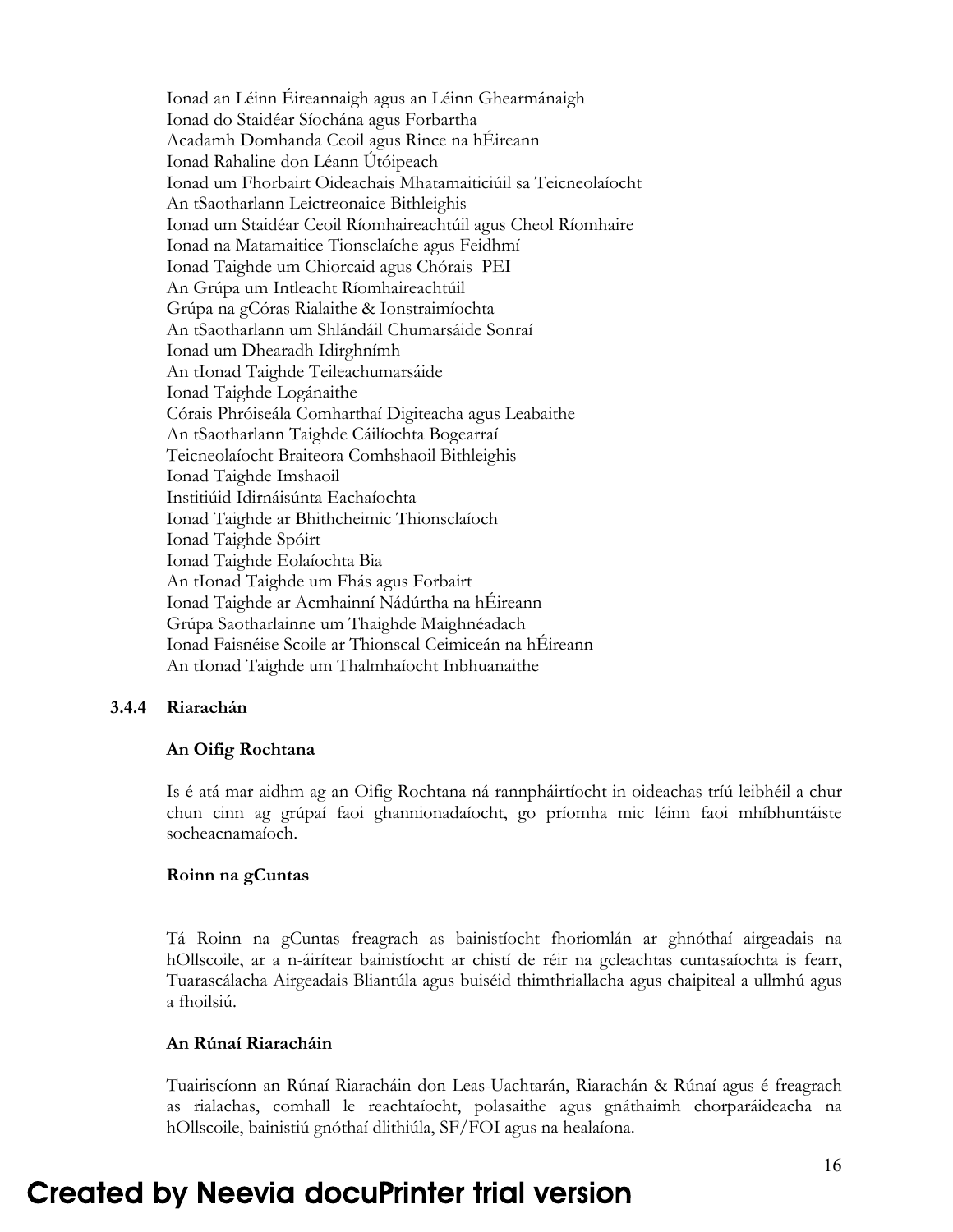#### **An Oifig Iontrála**

Glacann an Oifig Iontrála le hiarratais na Mac léinn agus bainistíonn a ndul ar aghaidh ón iarratas go dtí go ndéantar áiteanna a thairiscint agus clárú ar chláir léinn fhochéime agus iarchéime na hOllscoile. Cinntíonn an Oifig Iontrála go gcuirtear caighdeáin iontrála do na cúrsaí uile i bhfeidhm mar atá cinnte ag an gComhairle Acadúil. Cuireann an oifig cláir léinn na hOllscoile chun cinn trí fhoilseacháin, Tadhall le Scoileanna, Taispeántais Ghairmeacha Beatha agus Laethanta Oscailte agus déanann na pleananna agus comhordaíonn an clár treoshuímh le haghaidh mic léinn atá ag teacht isteach. Cuireann sí tuairisceáin staitistiúla ar fáil ar phobal Mac léinn na hOllscoile don Údarás Ardoideachais agus d'áisínteachtaí eile.

#### **An Oifig Ealaíon**

Tá polasaí ealaíon ag Coiste Ealaíon na hOllscoile a chuireann na healaíona chun cinn mar chomhlánú luachmhar ar phríomhréimsí gníomhaíochtaí na foirne agus na Mac léinn. Eagraíonn an Oifig Ealaíon imeachtaí chun freastal ar na pobail éagsúla Ollscoile agus spreagann forbairt lucht éisteachta níos leithne ag an am céanna. Is é is cuspóir leis an gClár Ealaíon ná foirmeacha éagsúla de chur in iúl cruthaitheach a chorprú le cur le heispéaras laethúil phobal na hOllscoile.

#### **Roinn na bhFoirgneamh agus na nEastát**

Is é feidhm na Roinne Foirgneamh agus Eastát ná gné fhisiciúil fhoirgnimh agus eastáit na hOllscoile a chothú agus forbairtí fisiciúla nua laistigh den champas a phleanáil agus a bhainistiú.

#### **An tSéiplíneacht**

Tá séiplíneach Caitliceach Rómhánach agus séiplíneach Eaglais na hÉireann ar fáil ar champas chun comhairle agus tacaíocht a sholáthar do mhic léinn agus do bhaill foirne den uile shainaicme.

#### **Gnóthaí Corparáideacha**

Cuimsíonn Gnóthaí Corparáideacha freagracht fheidhmeach as gnéithe de ghnóthaí corparáideacha na hOllscoile, cláir d'alumni, caidreamh seachtrach, caidreamh poiblí agus bainistiú Oifig an Uachtaráin.

### **Crèche**

Is áisínteacht nua-aimseartha ar fad é an Silver Apples Crèche atá suite i suíomh coillearnaí ar champas. Déanann an Crèche cúram de pháistí mac léinn agus de bhaill foirne na hOllscoile agus, ag brath ar éileamh, tá sé le fáil ag an bpobal níos leithne le linn míonna an tsamhraidh.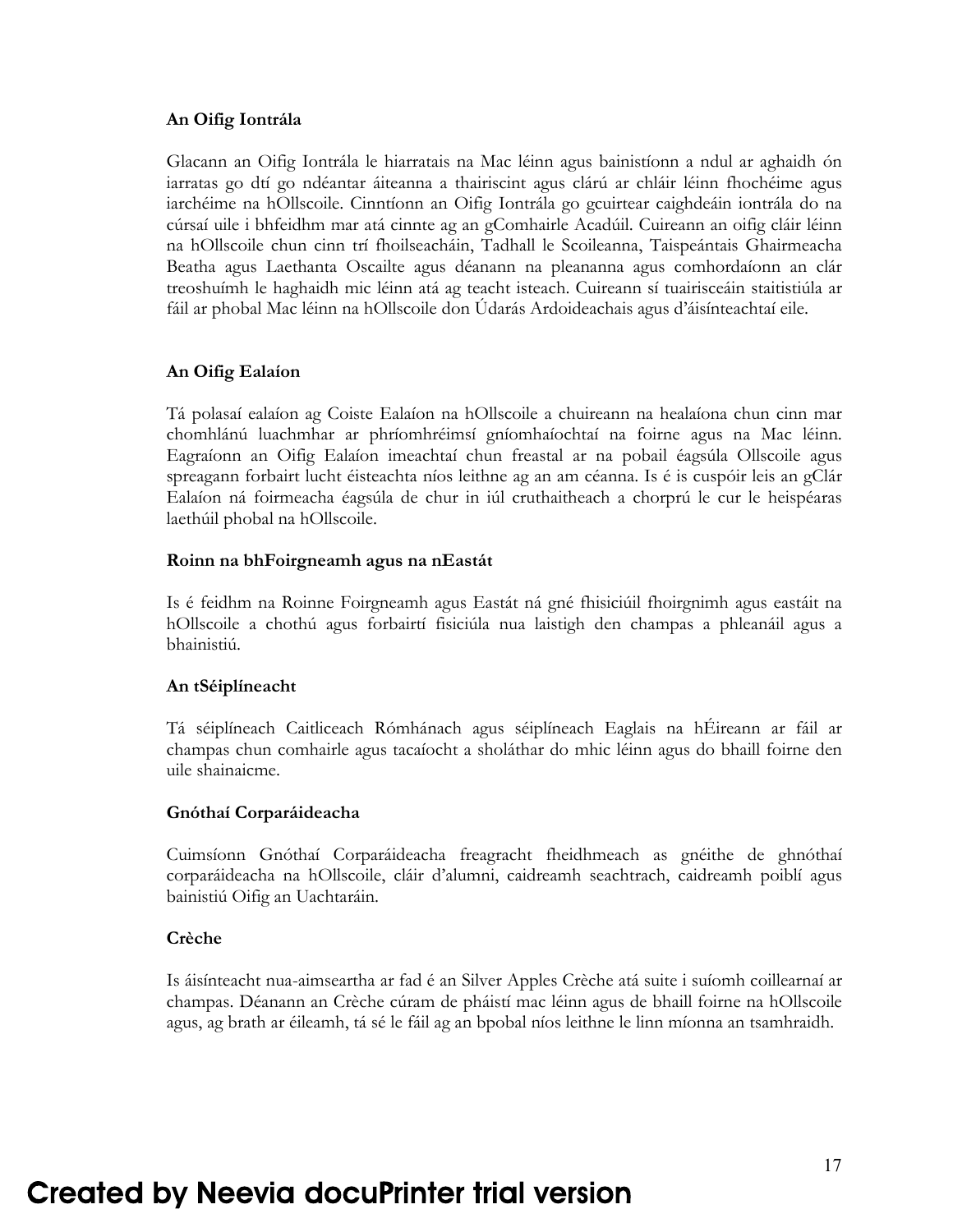#### **Déan an Léinn Iarchéime**

Oibríonn Déan an Léinn Iarchéime i gcomhar leis an Leas-Uachtarán, Taighde agus é freagrach as na polasaithe agus gnáthaimh straitéiseacha uile a bhaineann le mic léinn agus cláir iarchéime (múinte agus taighde).

#### **Roinn Buanoideachais agus For-rochtana**

Is é ról na Roinne seo ná bainistiú a dhéanamh ar raon de chúrsaí creidiúnaithe do chomhcholáistí na hOllscoile, Chlár For-rochtana na hOllscoile agus cláir d'fhorbairt ghairmiúil agus cláir léinn ghearrthéarmacha nó fadtéarmacha neamhchreidiúnaithe a chur ar fáil.

#### **Stiúrthóir Gnóthaí Mac Léinn**

Tá an Stiúrthóir Gnóthaí Mac Léinn freagrach as Iontráil, Riarachán Acadúil na Mac Léinn, Seirbhísí Pearsanra agus Rochtana Mac Léinn agus roinnt soláthairtí gaolmhara le haghaidh mic léinn na hOllscoile.

#### **An Oifig Idirchaidrimh do Dhaoine faoi Mhíchumas**

Bhunaigh an Ollscoil Oifig Idirchaidrimh do Dhaoine faoi Mhíchumas in 1995 agus tá raon de sheirbhísí agus d'áisínteachtaí forbartha aici atá dírithe go sonrach ar riachtanais Mac léinn míchumasaithe. Is é aidhm na hOifige ná struchtúir agus áiseanna tacaíochta na hOllscoile le haghaidh Mac léinn míchumasaithe a chomhordú agus a fhorbairt, i gcomhairle leis na baill foirne iomchuí.

#### **An tAonad um Shaoráil Faisnéise**

Déanann An tAonad um Shaoráil Faisnéise bainistiú ar dhualgais na hOllscoile faoin Acht um Saoráil Faisnéise, 1997.

#### **Rannóg na nAcmhainní Daonna**

Tá Rannóg na nAcmhainní Daonna freagrach as raon iomlán de sheirbhísí acmhainní daonna (AD) a sholáthar laistigh den Ollscoil. Ar na príomhréimsí tá earcaíocht, ardú céime, cúiteamh agus sochair, caidreamh tionsclaíoch, caidreamh fostaithe, oiliúint agus forbairt agus sláinte agus sábháilteacht saothair.

#### **Rannóg an Oideachais Idirnáisiúnta**

Is é ról na Rannóige Oideachais Idirnáisiúnta ná gach clár oideachais idirnáisiúnta a dhéanann an Ollscoil a thairiscint a bhfuil baint acu le mic léinn a chur i bhfeidhm. Tá raon de dheiseanna oideachasúla forbartha ag an Ollscoil le haghaidh mac léinn Éireannach agus idirnáisiúnta araon. Tugadh modúil Ghaeilge *ab initio* isteach sa bhliain acadúil 1991/1992 le freastal ar riachtanais Mac léinn idirnáisiúnta.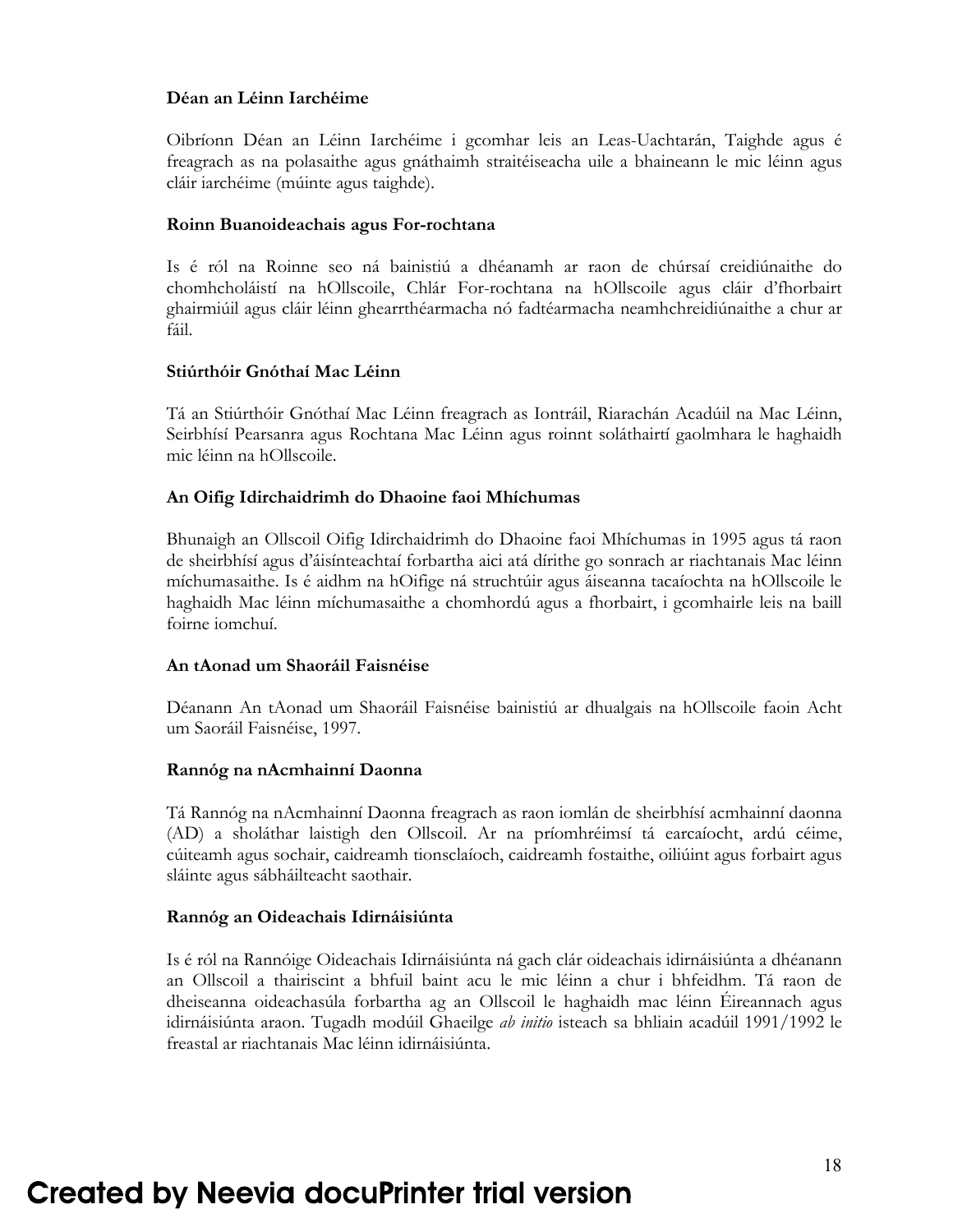#### **Oifig na Mac Léinn Lánfhásta**

Tá an Ollscoil tiomanta do thimpeallacht a fhorbairt a thacaíonn le riachtanais shonracha Mac léinn fásta. Cruthaíodh Oifig na Mac Léinn Lánfhásta in Iúil 2001 chun tacaí, idir thréadach agus acadúil, a chur ar fáil chun lán-rannpháirtíocht mac léinn sa phróiseas ollscoile a chinntiú.

#### **Oifig an Leas-Chláraitheora**

Cuireann Oifig an Leas-Chláraitheora tacaíocht ar fáil d'Oifig an Leas-Uachtaráin, Acadúil & Cláraitheoir, a chuimsíonn raon de ghníomhaíochtaí.

### **An Phreasoifig**

Tá an Phreasoifig freagrach as gníomhaíochtaí inmheánacha agus seachtracha araon na hOllscoile a phleanáil agus a chomhordú. Tá freagracht ar an Oifig freisin as naisc a fhorbairt le heagraíochtaí ábhartha, comhlachtaí poiblí agus rl., agus as ionadaíocht phoiblí na hOllscoile a chomhordú agus, go háirithe, as tacú le foireann na hOllscoile chun straitéisí iomchuí meán/cumarsáide a fhorbairt dá réimsí gníomhaíochtaí.

#### **Oifig an tSoláthair**

Is é misean na hOifige Soláthair ná earraí agus seirbhísí a fháil go leanúnach ar an luach is fearr ar airgead trí uasteaglaim bharrmhaith de chostas agus cháilíocht saoil a thagann le riachtanais na hOllscoile.

#### **An Roinn Spóirt**

Cuireann Roinn Spóirt Ollscoil Luimnigh chun cinn agus forbraíonn timpeallacht spóirt d'ardchaighdeán bunaithe ar shaineolas gairmiúil a chinntíonn seirbhís éifeachtach do gach rannpháirtí. Is iad na príomh-chomhpháirteanna a bhaineann le seachadadh seirbhíse ná áiseanna spóirt d'ardchaighdeán a fhorbairt a thacaíonn le Clár spéisiúil Spóirt agus Áineasa.

### **Oifig Riaracháin Acadúil na Mac Léinn**

Coinníonn Oifig Riaracháin Acadúil na Mac Léinn na taifid go léir a bhaineann leis na mic léinn agus foilsíonn gach sceideal glao agus scrúdaithe don Ollscoil. Coinníonn, rialaíonn agus forbraíonn taifid na Mac Léinn Ollscoile ar a n-áirítear an t-eolas pearsanta go léir, taifid deontais, cláruithe Mac léinn, ionchur gráid, tuairiscí feidhmíochta, torthaí na mac léinn uile agus páir a eisiúint le haghaidh gach céimí Ollscoile. Forbraíonn agus riarann an Oifig gnáthaimh le haghaidh comhall na mac léinn agus na dáimhe le Rialacháin Acadúla agus Marcanna agus Caighdeáin na hOllscoile.

#### **Oifig Ghnóthaí na Mac léinn**

Comhordaíonn agus tacaíonn Oifig Ghnóthaí na Mac Léinn le cur i bhfeidhm raon de thionscnaimh ar champas a chuidíonn le forbairt fhoriomlán mhic léinn na hOllscoile.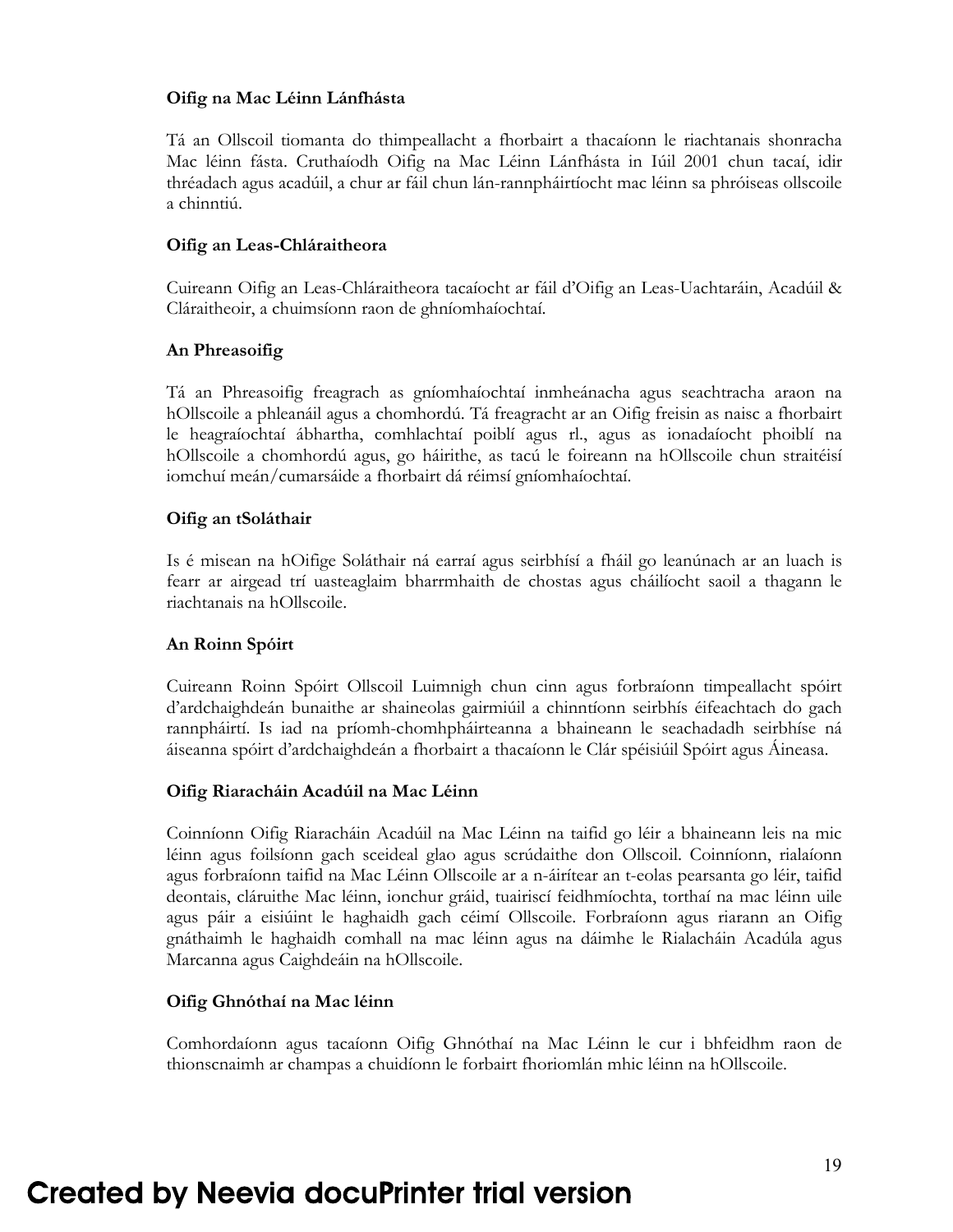#### **Seirbhís Comhairleoireachta na Mac Léinn**

Is cuid de na seirbhísí foriomlána sláinte agus forbartha iad Seirbhís Comhairleoireachta na Mac Léinn ag Ollscoil Luimnigh a chuireann an Ollscoil ar fáil. Déanann sí freastal go háirithe ar riachtanais shíceolaíochta na Mac léinn laistigh de chomhthéacs forbraíochta. Is é bunaidhm na Seirbhíse ná tacu le foghlaim agus forbairt na Mac léinn agus ar an gcaoi sin cumas na Mac léinn chun leas a bhaint as a n-eispéaras Ollscoile a uasmhéadú.

#### **Ionad Sláinte na Mac Léinn**

Is é céad ról Ionad Sláinte na Mac Léinn ná seirbhís géarchúram a sholáthar do mhic léinn cláraithe fochéime agus iarchéime de chuid Ollscoil Luimnigh.

#### **An Leas-Uachtarán, Acadúil & Cláraitheoir**

Tuairiscíonn an Leas-Uachtarán Acadúil & Cláraitheoir don Uachtarán, agus tá freagracht fhoriomlán air as gníomhaíochtaí acadúla na hOllscoile agus as na seirbhísi tacaíochta a bhuntacaíonn leis na gníomhaíochtaí sin. Tacaíonn Comh-Leas-Uachtarán Acadúil leis an LU&C.

#### **An Leas-Uachtarán, Riarachán & Rúnaí**

Tuairiscíonn an Leas-Uachtarán, Riarachán & Rúnaí don Uachtarán agus tá sé freagrach as rialachas, forbairt fhisiciúil, foirgnimh agus eastáit agus ealaíona na hOllscoile. Tacaíonn Rúnaí Riaracháin leis an LU&R.

#### **An Leas-Uachtarán, Eachtrach**

Tuairiscíonn an Leas-Uachtarán, Eachtrach don Uachtarán agus déanann dlúth-thadhall le bainistíocht shinsearach ábhartha na hOllscoile chun a chinntiú go ndéantar uasfhorbairt ar agus go gcoinnítear caidreamh idir Ollscoil Luimnigh agus cliaint sheachtracha, agus go ndéantar uasmhéadú ar ghníomhaíocht sheachtrach na hOllscoile.

#### **An Leas-Uachtarán, Airgeadas**

Tuairiscíonn an Leas-Uachtarán, Airgeadas don Uachtarán agus is é Príomhoifigeach Airgeadais na hOllscoile é ar a bhfuil freagracht fhoriomlán as feidhm airgeadais, soláthar, spóirt agus áineas agus seirbhísí beatha campais na hOllscoile.

#### **An Leas-Uachtarán, Taighde**

Tá freagracht ar an Leas-Uachtarán, Taighde as monatóireacht a dhéanamh ar ghníomhaíochtaí taighde na hOllscoile agus as treo straitéiseach a thabhairt dóibh agus is é ceannasaí na hOifige Taighde é. Idirghníomhaíonn an Ollscoil, tríd an **Oifig Taighde,** leis an stát ar roinnt leibhéal, go háirithe trí áisínteachtaí éagsúla (Forfás, Enterprise Ireland, an tÚdarás Ardoideachais, an Bord Taighde Sláinte, Shannon Development, Science Foundation Ireland, agus rl.) agus tá sé freagrach as cláir thaighde a ndéanann an rialtas urraíocht orthu faoin bPlean Forbartha Náisiúnta.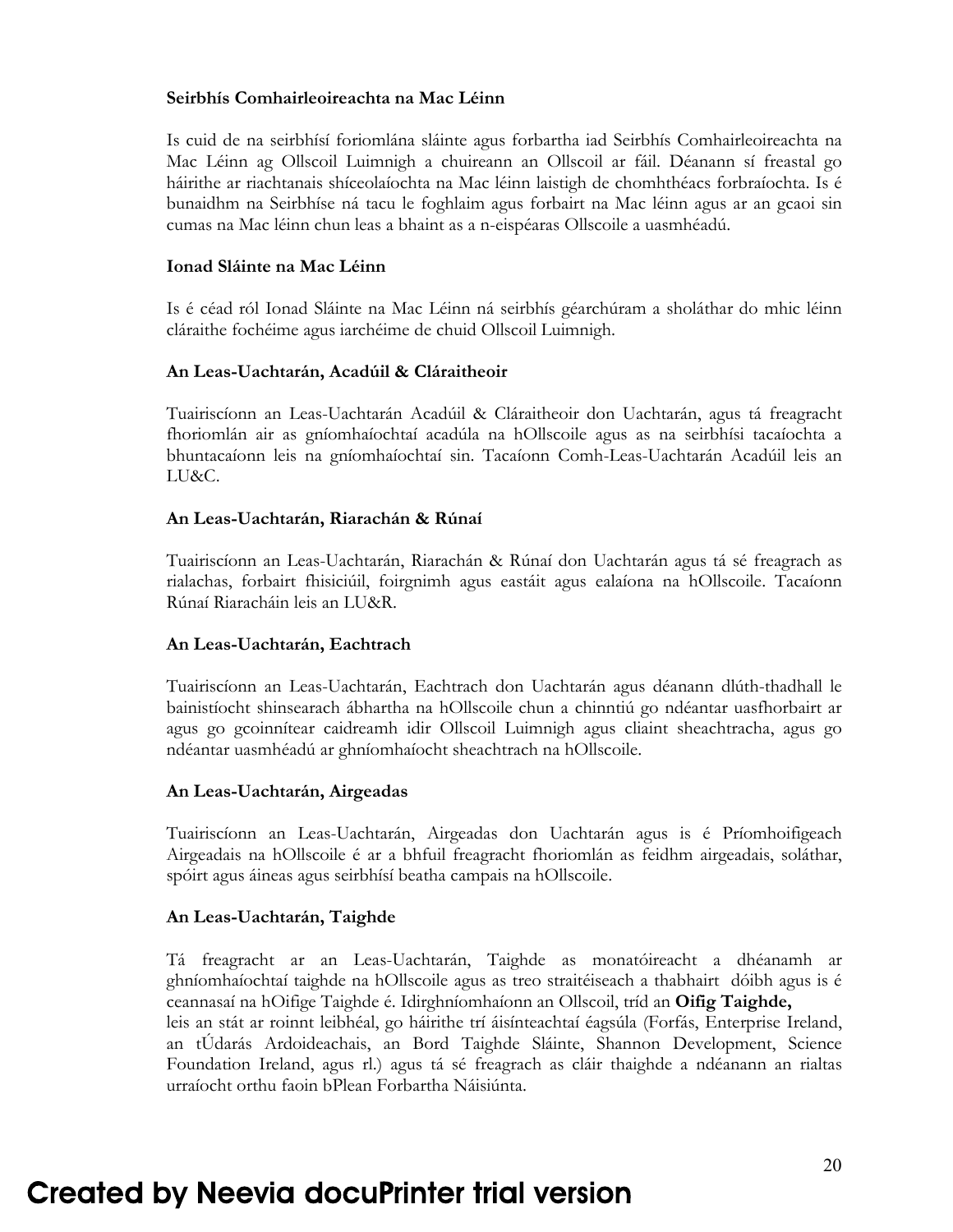### **Oifig na nDearcealaíon**

Is é an sainchúram atá ar Oifig na nDearcealaíon ná cúram, caomhnú, agus rialú a dhéanamh ar na cnuasaigh éagsúla ealaíne ar champas. Cuimsíonn na cnuasaigh seo bailiúcháin na hOllscoile féin, chomh maith le hiasachtaí fadtéarmacha agus gearrthéarmacha (6 bliana) don ollscoil. Lena chois sin, tá Oifig na nAmharcealaíon tiomanta do shaothair ealaíontóirí áitiúla, náisiúnta agus, nuair is indéanta, ealaíontoirí idirnáisiúnta i nDánlann Bourn Vincent (Áras na Fondúireachta). Roghnaítear gach taispeántas agus lucht féachana campais ar intinn go háirithe, ach déantar iarrachtaí freisin caidreamh a chothú leis an bpobal féachana leasmhar sa mhórcheantar áitiúil.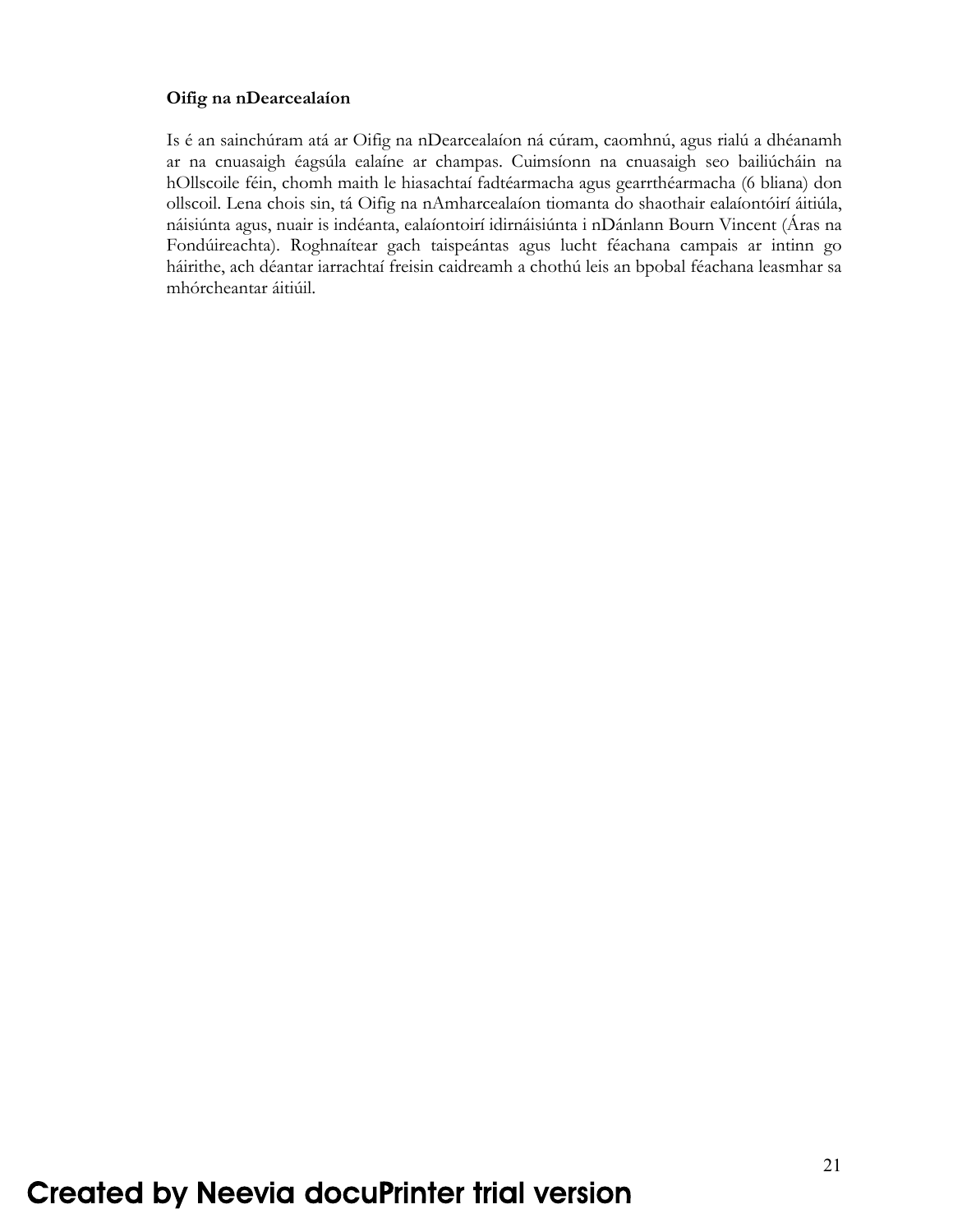# **Caibidil 4:**

# **FEABHSÚCHÁN AR NA SEIRBHÍSÍ ATÁ LE BHEITH CURTHA AR FÁIL GO DÁTHEANGACH**

#### **4.1 Réamhrá**

Tá an Ollscoil tiomanta do leordhóthain de bhaill foirne a aimsiú a bhfuil ar a gcumas seirbhís a chur ar fáil trí Ghaeilge i ngach roinn agus oifig de chuid na hOllscoile. Cé go bhfuil roinnt ball foirne in an-chuid de na ranna atá sonraithe thuas faoi Alt 3.4 in ann páirtseirbhís trí mheán na Gaeilge a thairiscint, níl an tseirbhís sin ar leibhéal a bhféadfaí lándátheangachas nó dátheangachas cothromaithe a thabhairt uirthi.

Is é an méid atá inseachadta go príomha den chéad Dréachtscéim ná forbairt fhorásach ar pháirtseirbhís don chustaiméir de chaighdeán inghlactha i nGaeilge sna hoifigí nach bhfuil in ann, faoi láthair seirbhís dá leithéid a sholáthar.

#### **4.2 Gealltanais**

Tá príomhghealltanais Ollscoil Luimnigh rianaithe faoi Alt 2 (Soláthar Seirbhísí/Gníomhaíochtaí) thuas. Tá an ollscoil tiomanta d'oibriú i dtreo staid inar féidir léi sa mheántéarma go fadtéarma seirbhísí a chur ar fáil trí Ghaeilge i bhformhór na ranna agus na n-oifigí. Déanfaidh an Ollscoil iarracht cur leis an ngealltanas sin ar bhonn leanúnach. Idir an dá linn, agus faoi chríoch na Scéime, beidh Ollscoil Luimnigh tar éis:

- duine cuí amháin ar a laghad a shainaithint / uas-sciliú **sna 16 roinn agus oifig luaite ar liosta 3.4** a bheidh in ann déileáil go héifeachtach trí mheán na Gaeilge le custaiméirí
- leibhéal scileanna Gaeilge na foirne a shainaithint ar bhealach níos sonraí. Na baill foirne atá sásta idirghníomhú i nGaeilge le custaiméirí ar bhonn 'buail le agus beannaigh dó/di', agus/nó ar an teileafón **sna ranna agus sna hoifigí nach bhfuil luaite ar liosta 3.4** a shainaithint
- oiliúint a chur ar fáil do bhaill foirne le linn uaireanta oibre chun an inniúlacht institiúideach ar bhun-idirghníomhaíocht a dhéanamh trí mheán na Gaeilge a thógáil
- leibhéal na hoiliúna leanúnaí straitéisí Gaeilge a mhéadú le linn uaireanta oibre d'idirghníomhaíocht níos airde ag baill foirne ábhartha
- staid na Gaeilge in oiliúint múinteoirí a athbhreithniú
- dul i gcomhairle níos leithne leis an bpobal áitiúil maidir le seirbhísí a d'fhéadfadh an Ollscoil a sholáthar trí Ghaeilge
- tuilleadh comhairliúcháin a dhéanamh le dámh agus foireann chun ranna eile a shainaithint agus a éascú agus réimsí tacaíochta i soláthar seirbhíse dátheangaí agus
- ag brath ar infhaighteacht maoinithe, trí Oifig Taighde OL agus Choiste na Gaeilge dámh ar mhian leo taighde a dhéanamh trí Ghaeilge a éascú.

Leagfaidh an Mheitheal Oibre amach plean gnímh trí bliana maidir leis na gealltanais thuas i ndiaidh don dréacht scéim a bheith comhaontaithe ag an Aire Roinn Ghnóthaí Pobail, Tuaithe agus Gaeltachta. (Féach téarmaí tagartha na Meithle Oibre, mír 1.2.1).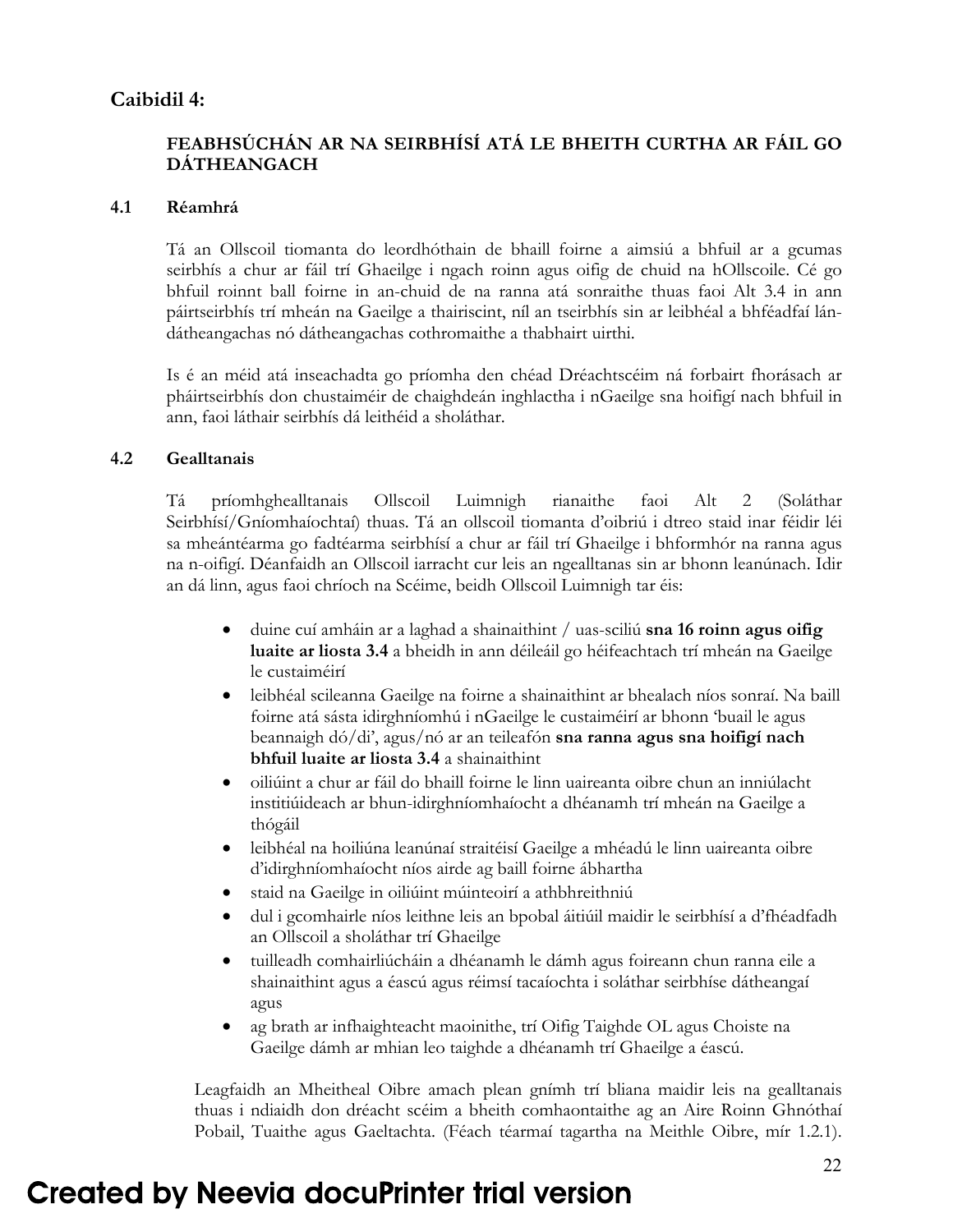Déanfar tagairt sa phlean do thascanna agus d'amlínte, d'oiliúint agus d'aistriúchán.

#### **4.3 Oiliúint agus Forbairt**

Ó thús na Scéime, cuirfidh an Ollscoil oiliúint straitéiseach ar fáil do bhaill foirne le linn an lae oibre chun inniúlacht institidiúideach a thógáil le haghaidh idirghníomhú bunúsach a dhéanamh trí mheán na Gaeilge, agus déanfar leibhéal na hoiliúna leanúnaí Gaeilge a mhéadú do bhaill foirne ábhartha le linn uaireanta oibre. Déanfaidh Aonad na Gaeilge na cúrsaí Gaeilge uile a athbhreithniú ar bhonn rialta chun a n-éifeachtacht chun spriocanna na hOllscoile a bhaint amach a aimsiú.

Déanfar clár oiliúna feasachta teanga a fhorbairt ag Aonad na Gaeilge i gcomhar le comhpháirtithe seachtracha eile roimh dheireadh na chéad bhliana den Scéim.

Leanfaidh Aonad na Gaeilge de bheith ag cur cláir dheireadh seachtaine bunaithe sa Ghaeltacht ar fáil don phobal campais i gcoitinne.

#### **4.4 Inniúlacht Ghaeilge na hOllscoile a Fheabhsú**

Ó thús na Scéime, cuirfear comhairle ar bhaill foirne maidir le raon na ngearrchúrsaí Gaeilge d'ardchaighdeán atá ar fáil faoi choimirce Aonad na Gaeilge. Cuirfear na cúrsaí creidiúnaithe Gaeilge seo a leanas ar fáil agus cuideofar le baill foirne chun freastal ar na ranganna sin le linn uaireanta oifige:

 GA3001 An Ghaeilge Fheidhmeach sa Suíomh Oibre 1 GA3002 An Ghaeilge Fheidhmeach sa Suíomh Oibre 2 GA3012 Bunchúrsa san Aistriúchán GA3013 Labhairt na Gaeilge: Réimeanna agus Dioscúrsaí

Cuirfidh an Ollscoil infhaighteacht sheirbhísí tacaíochta Aonad na Gaeilge chun cinn go fuinniúil agus cuimseofar feasacht teanga mar chuid de na cúrsaí oiliúna Seirbhíse Ionduchtaithe agus Custaiméara araon chun a chinntiú go dtuigeann baill foirne impleachtaí Acht na dTeangacha Oifigiúla 2003 agus conas a chuirfidh sé isteach ar a gcuid oibre.

Sainaithneofar baill foirne atá sásta gnó a dhéanamh trí mheán na Gaeilge, agus cuirfear liosta ar fáil d'fhoireann an Lasc-chláir Láir de na hainmneacha sin chun cabhrú le cliaint ar mhian leo a ngnó a dhéanamh leis an Ollscoil i nGaeilge.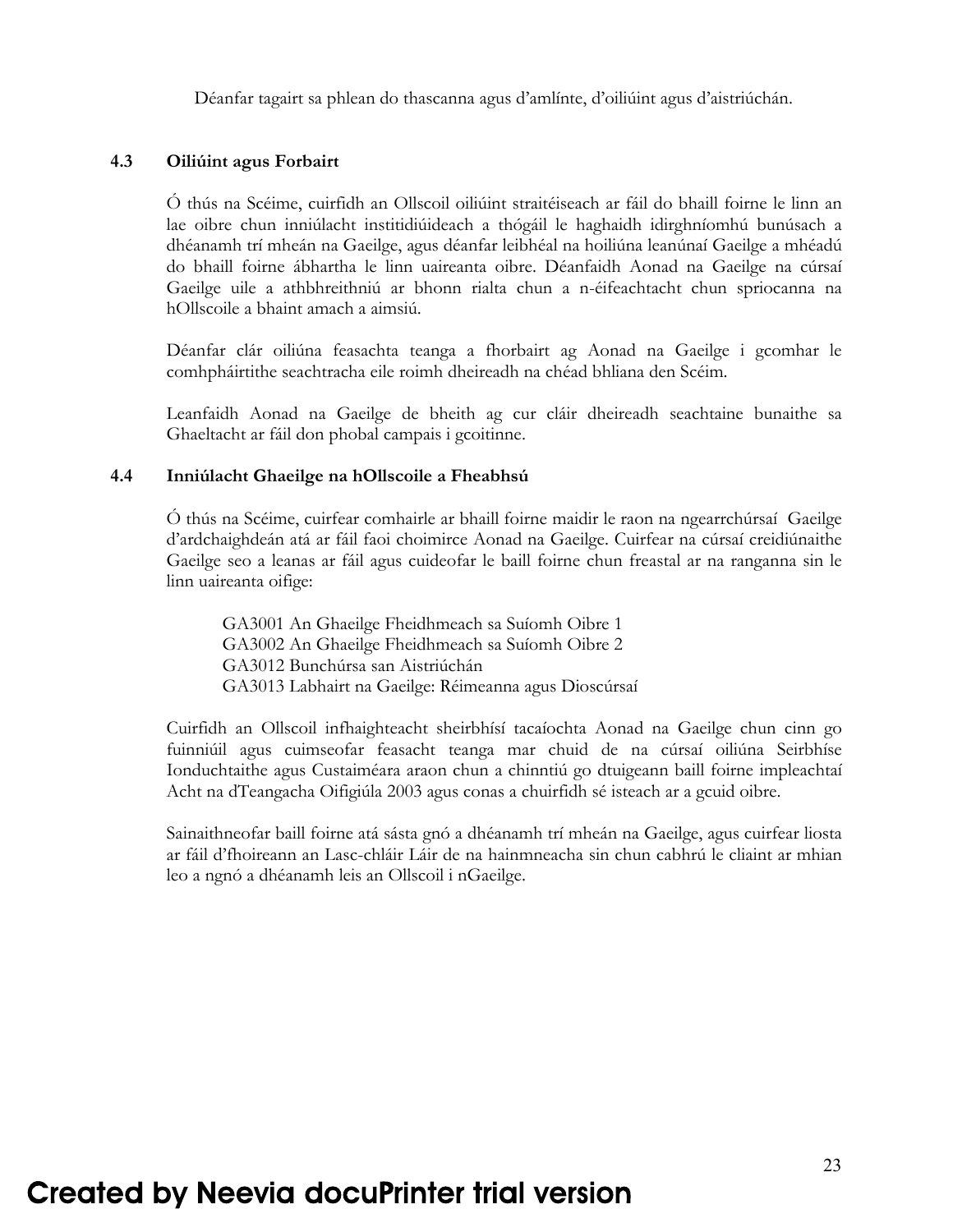### **Caibidil 5:**

# **MONATÓIREACHT AGUS ATHBHREITHNIÚ AR AN SCÉIM**

Beidh an fhreagracht ar an Rúnaí Riaracháin, i gcomhairle le Coiste na Gaeilge, a chinntiú go mbeidh an Ollscoil in ann na spriocanna atá leagtha amach sa Scéim a bhaint amach go héifeachtach.

Beidh comhfhreagracht as monatóireacht agus athbhreithniú na Scéime ar an mbainistíocht shinsearach laistigh den Ollscoil, agus ar Choiste na Gaeilge mar an Coiste a bhfuil an dualgas air cultúr agus teanga na Gaeilge a chur chun cinn san Ollscoil. Coinneoidh siad siúd oibriú éifeachtach na Scéime faoi athbhreithniú. Déanfaidh ceanna na rann agus na n-aonad eile atá freagrach as cur i ngníomh na Scéime laistigh dá réimsí féin an fheidhm monatóireachta go príomha ó lá go lá.

Tuairisceoidh Coiste na Gaeilge ar dhul chun cinn foriomlán chur i bhfeidhm na Scéime do Choiste Feidhmeach na hOllscoile.